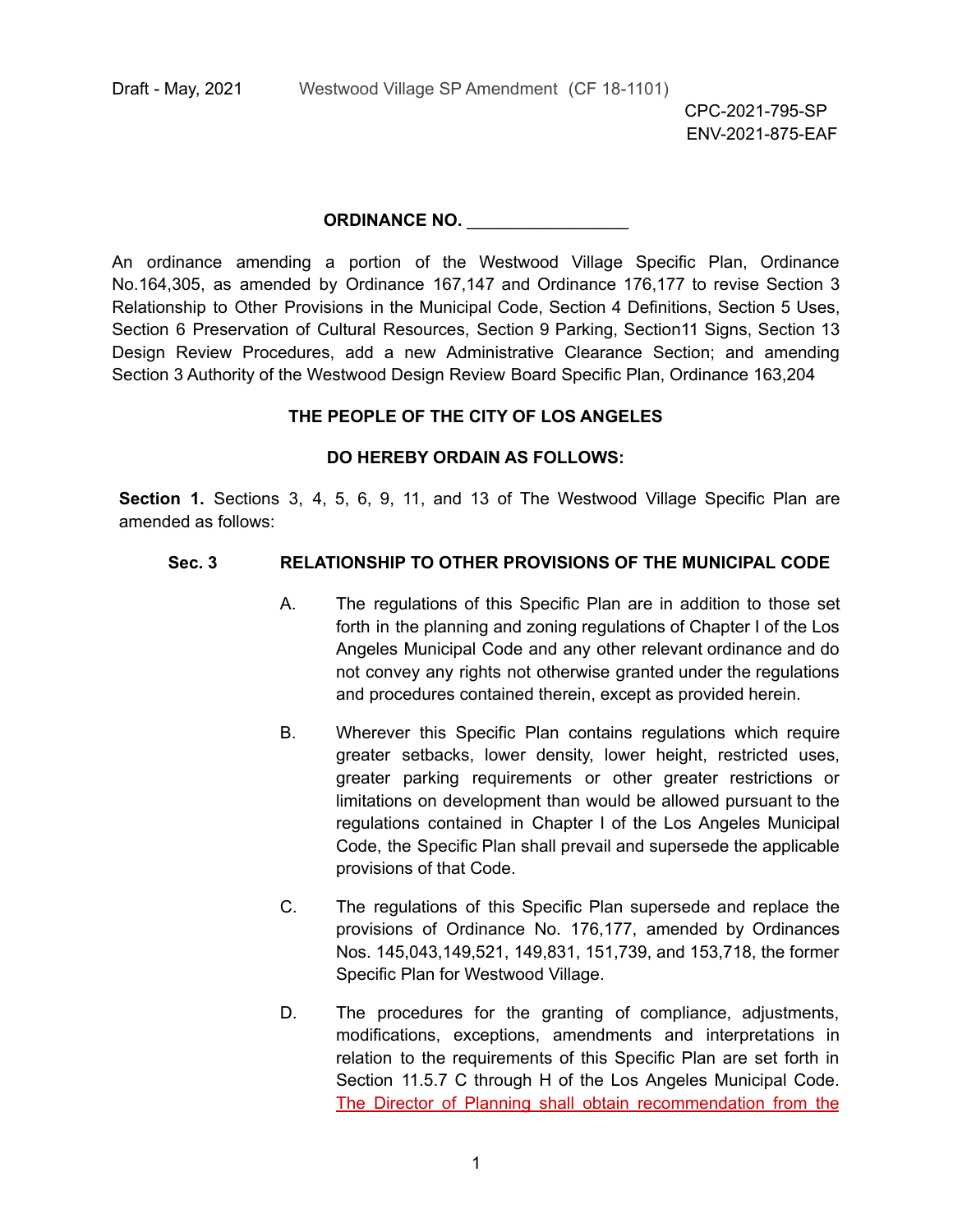Draft - May, 2021 Westwood Village SP Amendment (CF 18-1101)

CPC-2021-795-SP ENV-2021-875-EAF

Design Review Board (DRB) for all projects requesting adjustments, modifications, exceptions, or a Certificate of Appropriateness (COA).

E. Projects located within this Specific Plan area are exempt from the requirements for Mini-Shopping Centers and Commercial Corner Development set forth in Los Angeles Municipal Code Sections 12.22 A 23 and 12.24 W 27.

#### **Sec. 4 ADMINISTRATIVE CLEARANCE**

- A. **Administrative Clearance.** A ministerial approval issued by the Director of Planning for Projects in this Specific Plan that is obtained pursuant to applicable Specific Plan regulations.
- B. **Applicability.** The following projects shall be eligible for Administrative Clearance and shall not require recommendation from the Westwood Community Design Review Board (DRB):
	- 1. Signs and sign programs which comply with Section 12 of this Specific Plan and do not require an adjustment, modification, exception, or a Certificate of Appropriateness (COA).
	- 2. A Change of Use for projects that do not propose Facade alterations, new construction, expansion, or a Limited Use identified on Section 6B of this Specific Plan.
- C. **Director Approval.** The Director of Planning shall grant an Administrative Clearance for applicable projects after reviewing the Project and finding that it is in compliance with all applicable provisions of the Specific Plan as indicated by a plan stamped by the Department of City Planning.
- D. **Non-Appealable Ministerial Approval.** The approval of an Administrative Clearance is not subject to appeal and is not discretionary for the purposes of CEQA Guidelines Sections 15060(c)(1) and 15268.

The following Sections of the Westwood Village Specific Plan are hereby renumbered:

| <b>Previous Section Number</b> | New Section Number |
|--------------------------------|--------------------|
|--------------------------------|--------------------|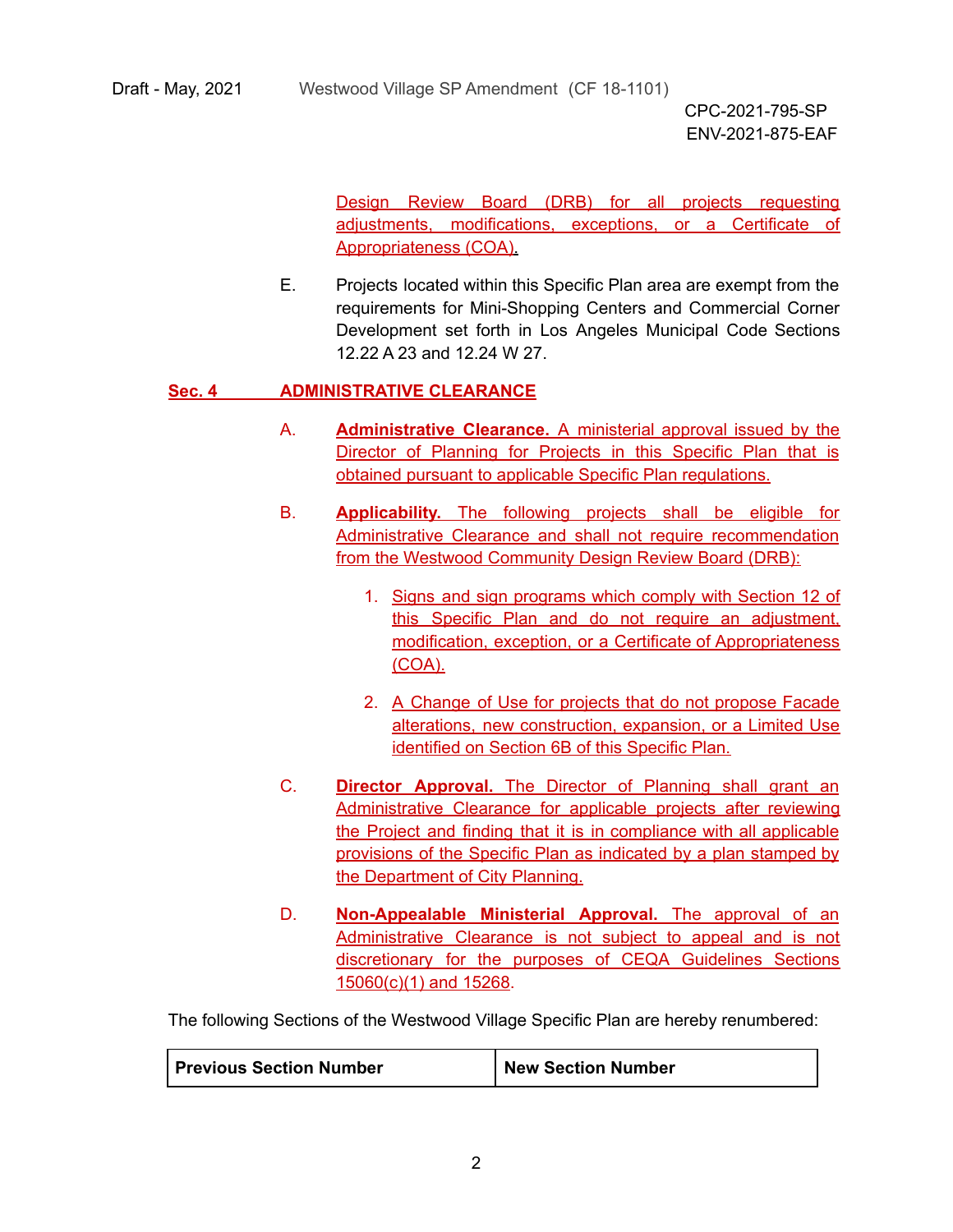| Section 4 - Definitions                                              | Section 5 - Definitions                                              |  |  |
|----------------------------------------------------------------------|----------------------------------------------------------------------|--|--|
| Section 5 - Uses<br>Section 6 - Uses                                 |                                                                      |  |  |
| Section 6 - Preservation of Cultural<br>Resources                    | Section 7 - Preservation of Cultural<br>Resources                    |  |  |
| Section 7 - Building Intensity                                       | Section 8 - Building Intensity                                       |  |  |
| Section 8 - Height and Setback                                       | Section 9 - Height and Setback                                       |  |  |
| Section 9 - Parking                                                  | Section 10 - Parking                                                 |  |  |
| Section 10 - Development Standards                                   | Section 11 - Development Standards                                   |  |  |
| Section 11 - Signs                                                   | Section 12 - Signs                                                   |  |  |
| Section 12 - Broxton Avenue and<br>Village-Wide Improvement District | Section 13 - Broxton Avenue and<br>Village-Wide Improvement District |  |  |
| Section 13 - Design Review Procedures                                | Section 14 - Design Review Procedures                                |  |  |

#### **Sec 5. DEFINITIONS**

Whenever the following terms are used in this Specific Plan, they shall be construed as defined in this section. Words and phrases not defined herein shall be construed as defined in Sections 12.03 and 91.6203 of the Los Angeles Municipal Code, if defined therein.

> **Administrative Clearance -** A ministerial approval issued by the Director of Planning for Projects in this Specific Plan that is obtained pursuant to Section 4 of this plan and the applicable Specific Plan regulations.

> **Building Frontage** - That portion of the perimeter of a building or structure which fronts on a public street or on a courtyard that is accessible from a public street.

> **Building/Business Identification Sign** - A wall sign which identifies the name of a building and/or lists the names of the businesses or noncommercial uses within the building.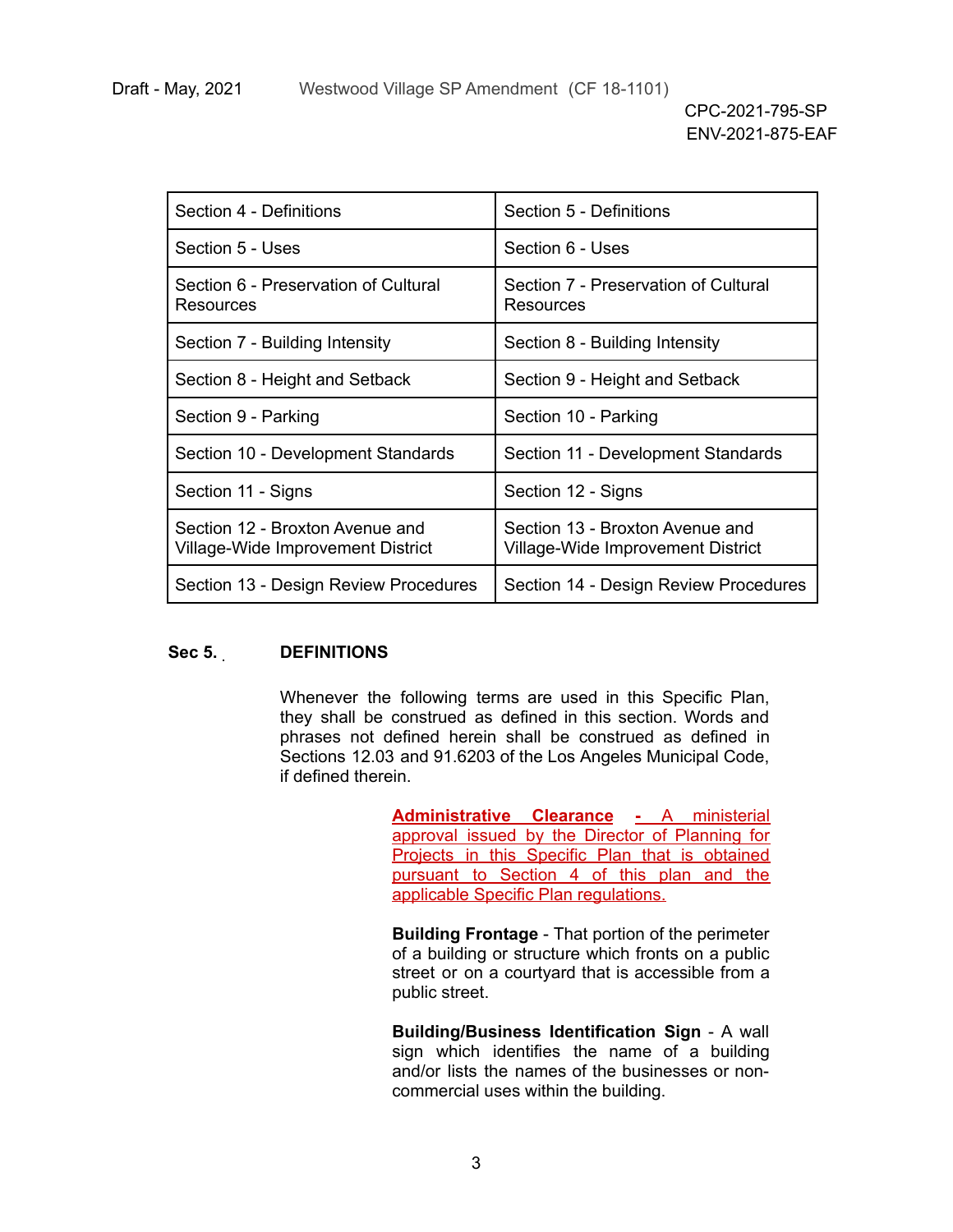**Cafeteria** - A restaurant in which the customers serve themselves or are served at a counter and take the food to tables to eat, and in connection with which food is not sold for consumption off-site of the premises.

**Commercial Hotel** - A building containing six or more guest rooms or suites of rooms, which rooms (1) are primarily used for occupancy by transient guests who do not occupy the building as the primary residences of the guests or are primarily occupied by guests for 30 consecutive calendar days or less, and (2) are subject to the Transient Occupancy Tax Ordinance. A commercial hotel cannot be a resident hotel or retirement hotel.

**Convenience Food Store** - A retail establishment that offers a limited selection of household and packaged food items and few, if any, fresh food items, and that occupies less than 5,000 square feet of floor area. The term convenience food store shall not include produce, meat or cheese markets, or delicatessens.

**Covenant** - A written document entered into by any and all owners of the property regarding the use or development of one or more lots, approved by the Director of Planning, and executed and recorded by such property owners in the Los Angeles County Recorder's Office. The covenant shall be in a form to run with the land and shall be binding on any subsequent owners, heirs, successors (including but not limited to beneficiaries) or assigns. After recordation, a copy bearing the Recorder's number and date shall be furnished to the City Planning Department for its records.

**Cultural Resource** - A structure determined to have local significance or potential national significance with respect to its architectural and/or historical characteristics and which is designated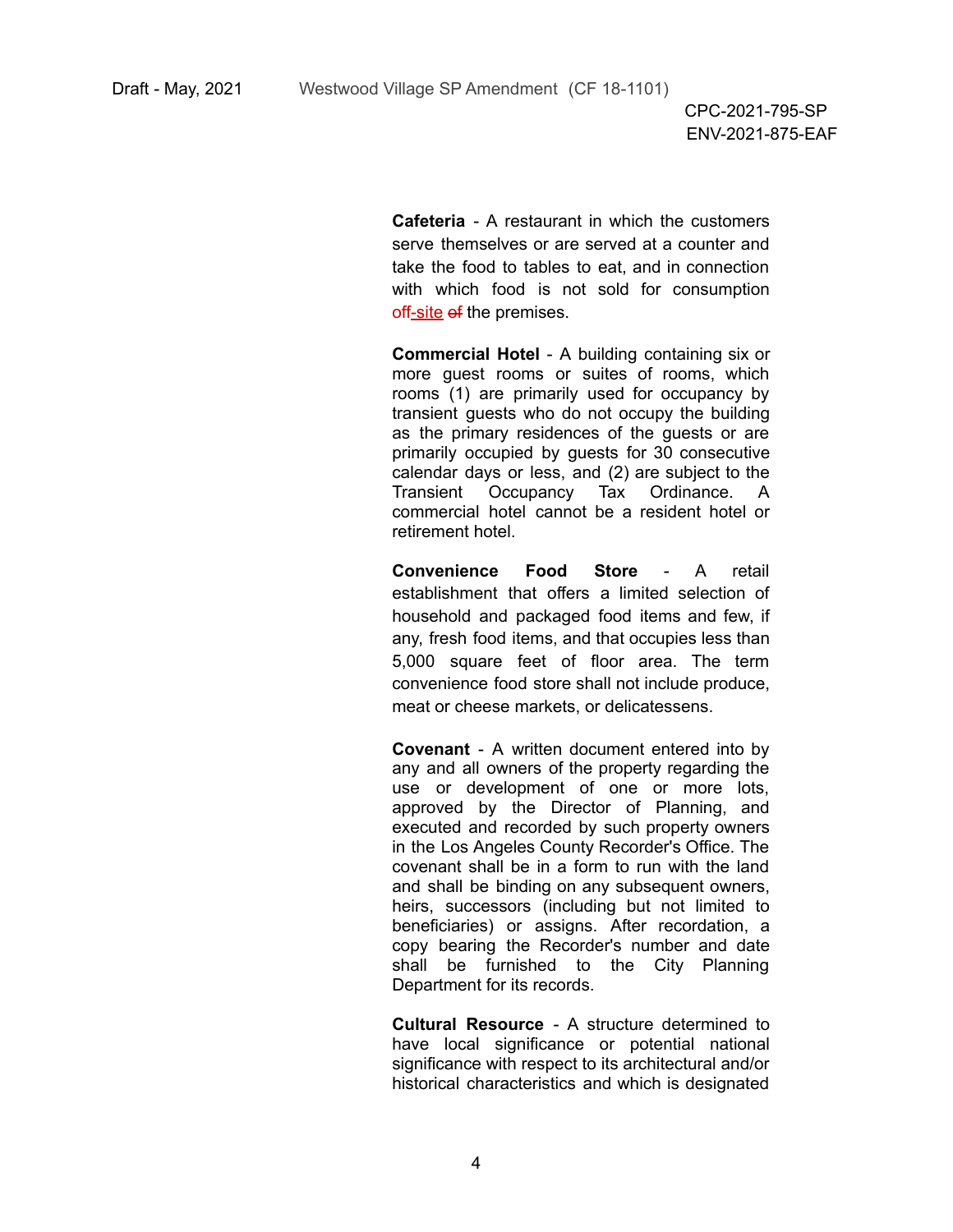as such in Section 6 Section 7 of this Specific Plan.

**Design Review Board** - The Westwood Community Design Review Board established pursuant to Ordinance No. 163,204.

**Directory Sign** - A wall or monument sign which lists the names of businesses or non-commercial uses in the Specific Plan Area.

**Donor Site** - A lot on which a cultural resource or parking facility (as described in Section 9 10 H of this Specific Plan) is located and from which unused development capacity may be transferred to a receiver site within the Specific Plan area.

**Facade -** Any side/face of a building composed as a visible, space-defining element, facing a public street, alley, corridor, or community space.

**Fast Food Establishment** - An establishment which dispenses prepared food over a counter for consumption on or off the premises, except for a cafeteria. Each food court shall be deemed to be a separate fast food establishment.

**Financial Services** - Services including, but not limited to, those typically offered by banks, savings and loans, thrift associations, real estate offices, insurance companies, brokerage firms, escrow offices, title insurance companies and financial advisors, but excluding automatic teller devices.

**Food Court** - A fast food establishment which contains two or more food service counters, each having a separate kitchen, and all of which counters open onto a common seating area. Such an establishment containing a maximum of 50 seats shall be deemed a single food court; such an establishment containing more than 50 seats shall be deemed a separate food court for each 50 seats, or portion thereof, which it contains.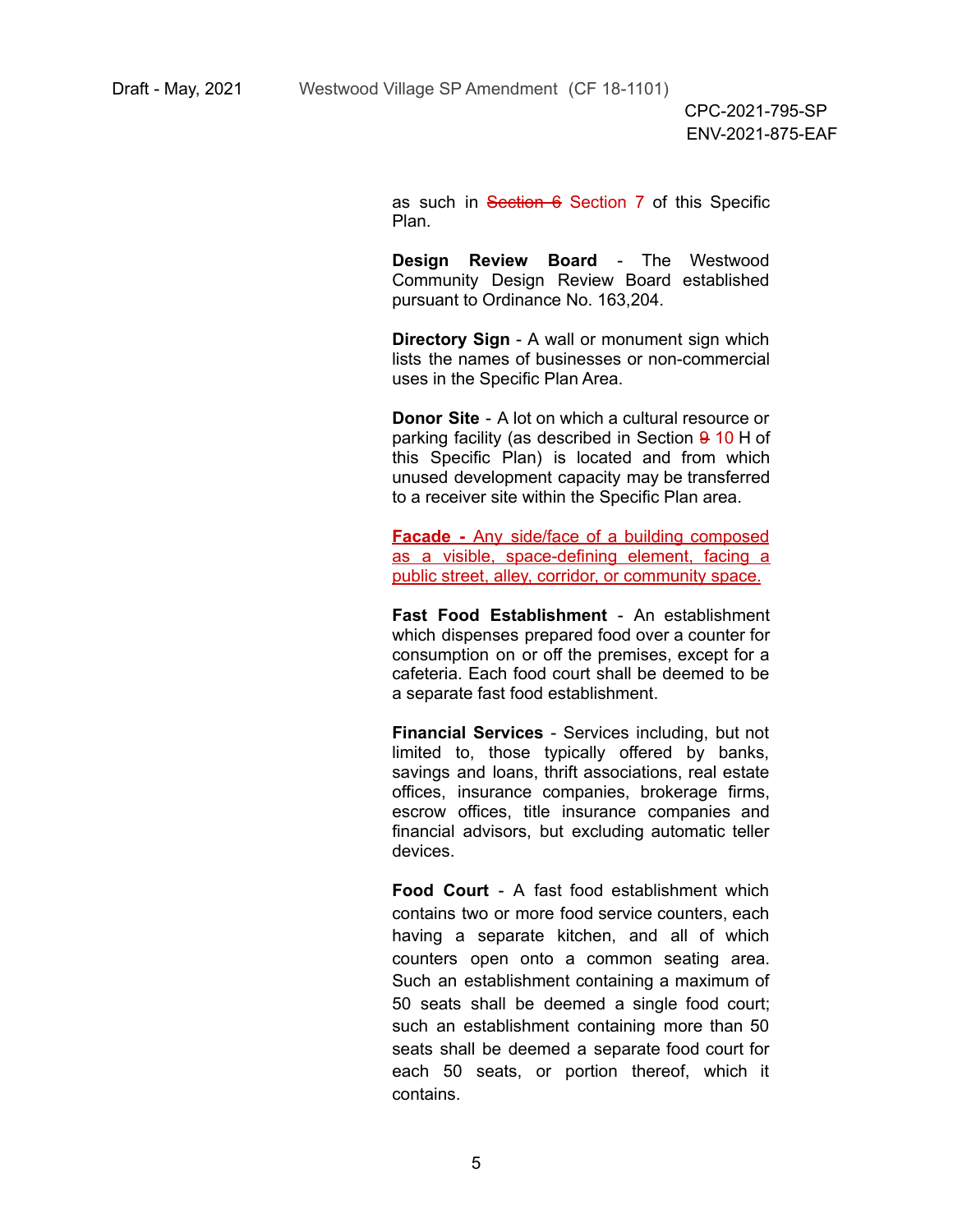**Full Service Grocery Store** - A store of not less than 18,000 square feet of floor area which offers for sale products including, but not limited to, meats, produce, dairy products, paper goods, dry goods, frozen goods, sundries and other similar products.

**Ground Floor** - That portion of a floor level of a building within three vertical feet of the ground level.

**Ground Level** - The elevation of the closest portion of the public sidewalk to each portion of the building.

**Guest Room** - Any habitable room except a kitchen, designed or used for occupancy by one or more persons and not in a dwelling unit, except that the sitting room in a hotel suite shall not be considered a separate guest room so long as the bedroom is accessible only through the sitting room.

**Mixed Use Project** - A Project which combines one or more commercial uses and multiple dwelling units in a single building or in a Unified Development and which provides the following:

- (1) A separate, Ground Floor entrance to the residential component, or a lobby that serves both the residential and commercial uses components; and
- (2) A pedestrian entrance to the commercial uses component that is directly accessible from a public street, and that is open during the normal business hours posted by the business; and
- (3) A minimum of 50 percent of the Ground Floor Building Frontage abutting a public commercially zoned street to minimum horizontal depth of 30 feet, excluding driveways or pedestrian entrances must be devoted to commercial uses, except for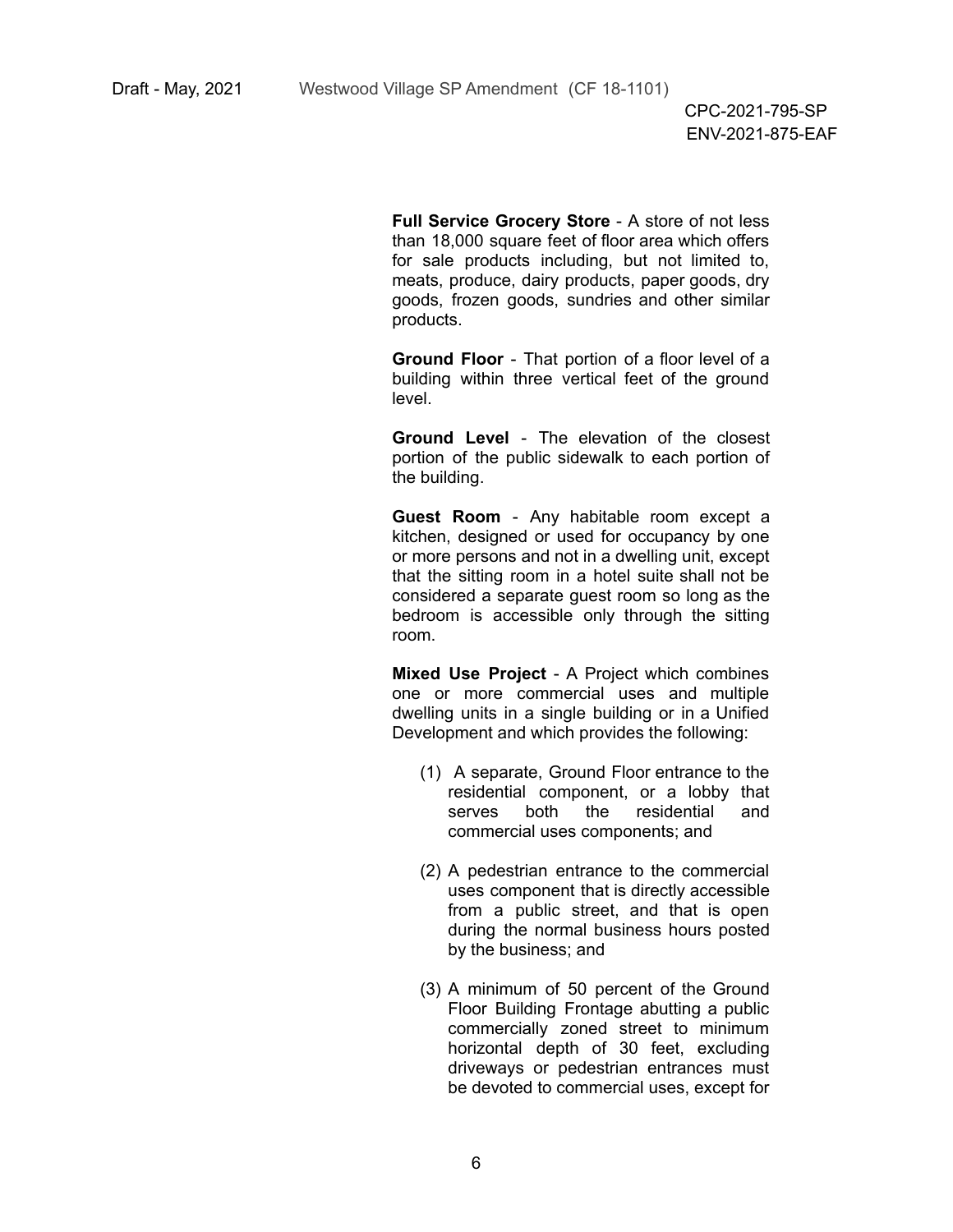projects located in Subarea 2, on sites which total one acre or more.

**Monument Sign** - A sign erected directly upon the existing or artificially created grade and which has a horizontal dimension equal to or greater than its vertical dimension.

**Neighborhood Retail** - Retail sale of goods needed by residents and students on a regular basis, including: Art gallery; Art supplies; Athletic/sporting goods; Bakery; Books or cards; Bicycle sales and repairs; Clock or watch sales and/or repair; Computer sales and repair; Drug store; Fabrics or dry goods; Florist; Food/grocery store, including supermarket, produce, cheese and meat market and delicatessen; Hardware; Household goods and small appliances; Infant and children's clothing; Newsstand; Photographic equipment and repair; Stationery; Toys; Other similar retail items as determined by the Zoning Administrator-Director of Planning.

**Neighborhood Services** - Services used by residents and students on a regular basis, including: Barber shop or beauty parlor; Blueprinting; Child care facility; Club or lodge, bridge club, fraternal or religious association; Copying; Custom dressmaking; Dry cleaner; Financial Services; Laundry or self-service laundromat; Locksmith; Optician; Photographer; Shoe repair; Tailor; Other similar services as determined by the Zoning Administrator- Director of Planning.

**Permitted Floor Area, Additional** - Floor area in excess of the base permitted floor area allowed on receiver sites, consistent with Section 8B of this Specific Plan.

**Permitted Floor Area, Base** - The floor area permitted on a lot in the Specific Plan area prior to the transfer of floor area pursuant to this Specific Plan.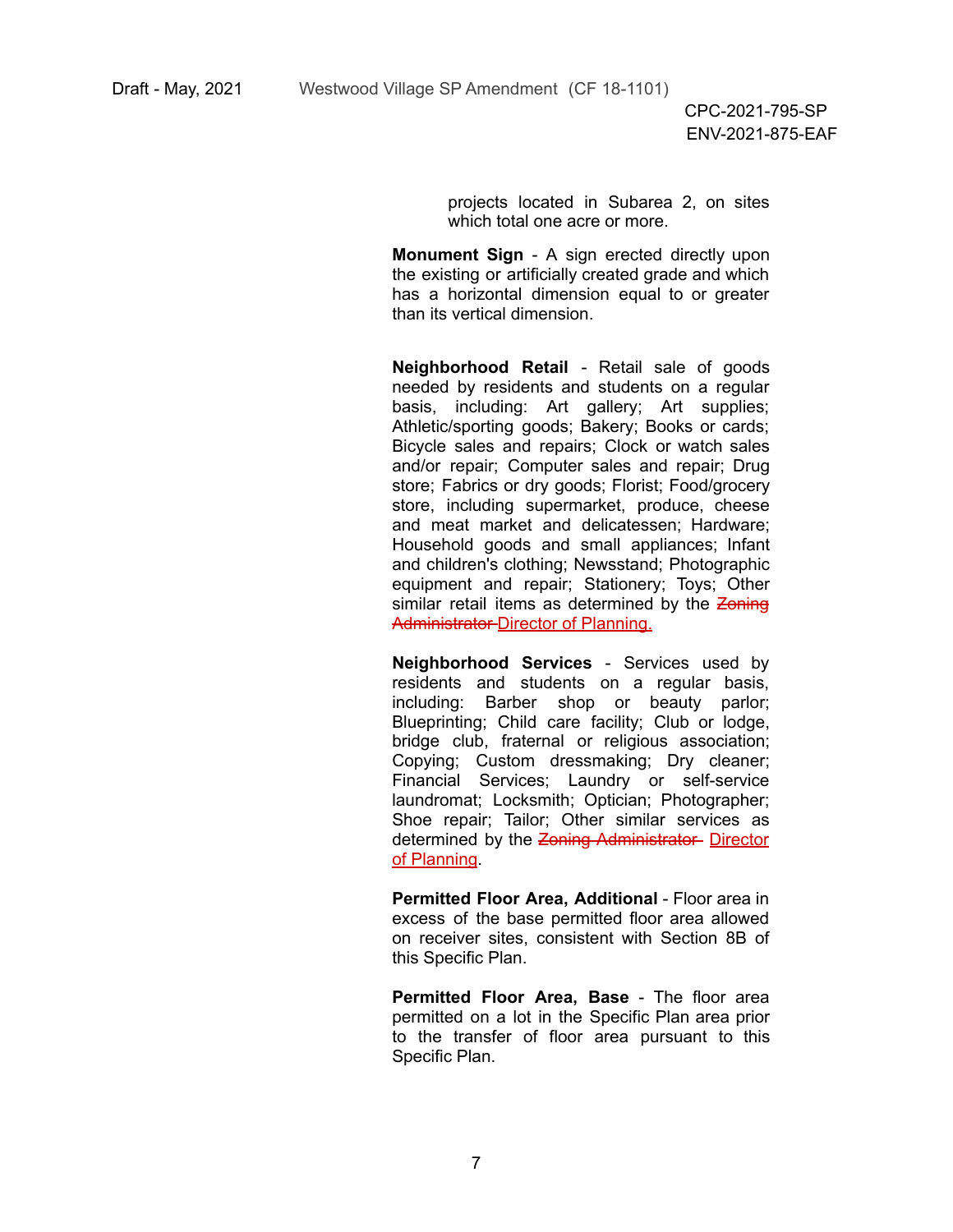**Permitted Floor Area, Unused** - The difference between the base permitted floor area on a donor site and the actual floor area contained within all buildings on the site, prior to any transfer of such floor area.

**Premise** - A building or portion thereof used as a location for a single business or non-commercial use.

**Project** - The construction, erection, addition to or structural alteration of any building or structure, a use of land or change of use on a lot located in whole or in part within the Specific Plan area. A project does not include interior remodeling of a building which does not increase the floor area.

**Receiver Site** - A lot to which unused permitted floor area may be transferred. The term receiver site does not include a lot containing a cultural resource.

**Residential Hotel** - A residential building with six or more guest rooms or suites of rooms wherein most rooms either are rented by guests as the primary residences of those guests or occupied for more than 30 consecutive calendar days, or wherein most rooms are not subject to Article 1.7 of Chapter II of the Los Angeles Municipal Code known as the Uniform Transient Occupancy Tax Ordinance of the City of Los Angeles

(hereinafter "Transient Occupancy Tax Ordinance").

**Restaurant** - An establishment that sells food for consumption on the premises, or through incidental take-out service, and which has the following characteristics: a varied menu; table service with orders taken either at the table or the counter; and food served to tables using dishes and glasses. Must maintain suitable kitchen facilities, and must make actual and substantial sales of meals for consumption on the premises.

**Retirement Hotel** - A resident hotel wherein 90% or more of the tenants are 62 years of age or older.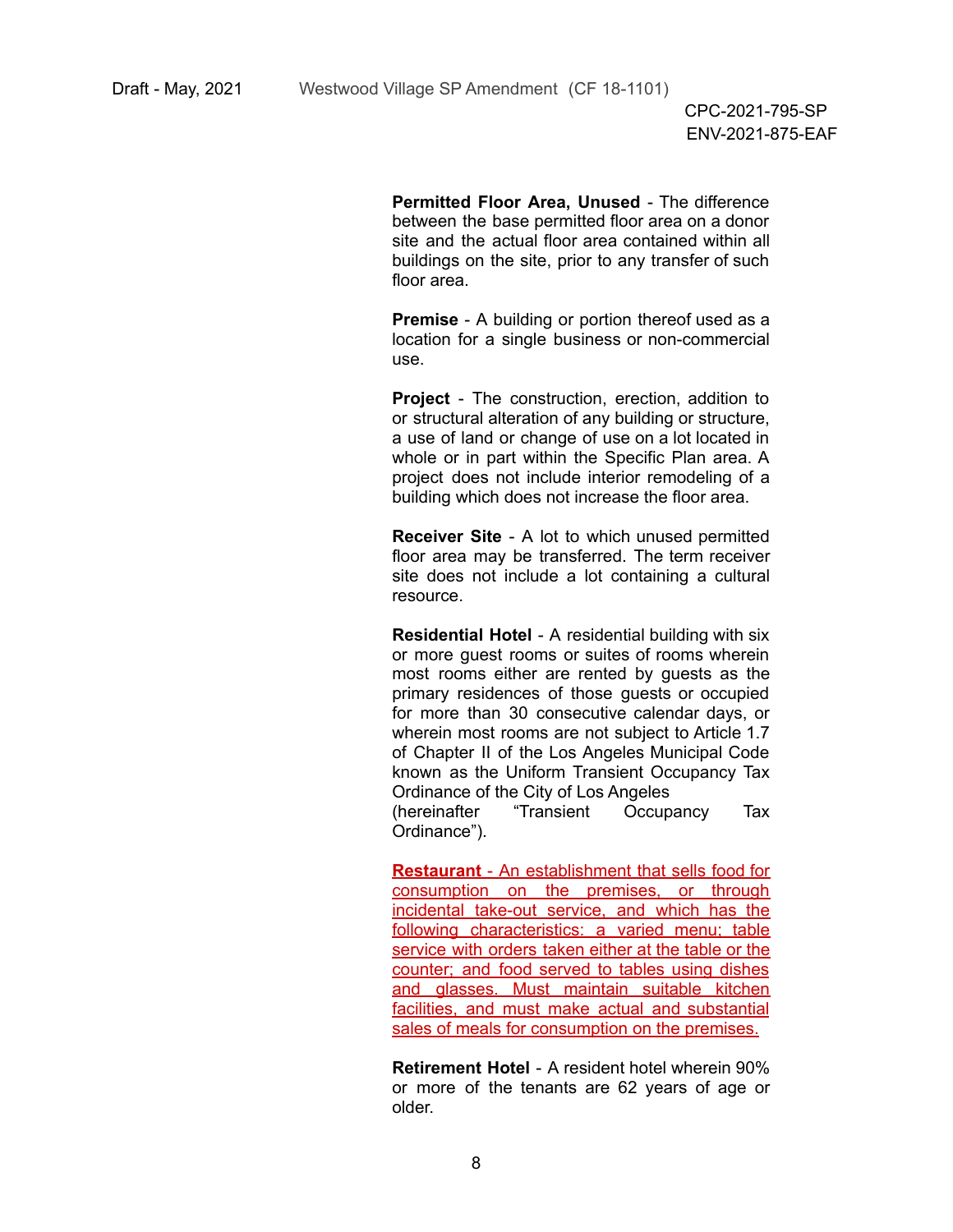**Sandwich Sign** - A portable sign consisting of two sign faces which connect at the top and extend outward at the bottom of the sign and which is usually placed on a sidewalk.

**Site** - A lot or lots as defined by Section 12.03 of the Los Angeles Municipal Code.

**Specific Plan Area** - The area of the City of Los Angeles shown on Figure 1 within the heavy black lines.

**Store Frontage** - The length of a premise measured along the wall of the premise abutting the exterior public access level walkway that serves the premise.

**Unified Development -** A development of two or more buildings which have functional linkages such as pedestrian or vehicular connections, with common architectural and landscape features which constitute distinctive design elements of the development, and that appears to be a consolidated whole when viewed from adjoining streets.

**Unoccupied Tower** - A structure, attached to a building, which is solely an architectural feature, which is taller than its diameter and which is designed so that it may not be occupied by individuals, goods, materials or equipment and is not used for warehousing or office purposes. Any area contained within the exterior walls of the unoccupied tower shall not be calculated as part of the floor area of the building to which the tower is attached.

**Village Pedestrian Sign** - A sign which is attached to a wall or to the underside of an awning or marquee with one or two sign faces perpendicular to the face of the building and which identifies a use or service exclusively or primarily by symbol. Lettering shall be limited to a maximum of 30 percent of the sign area.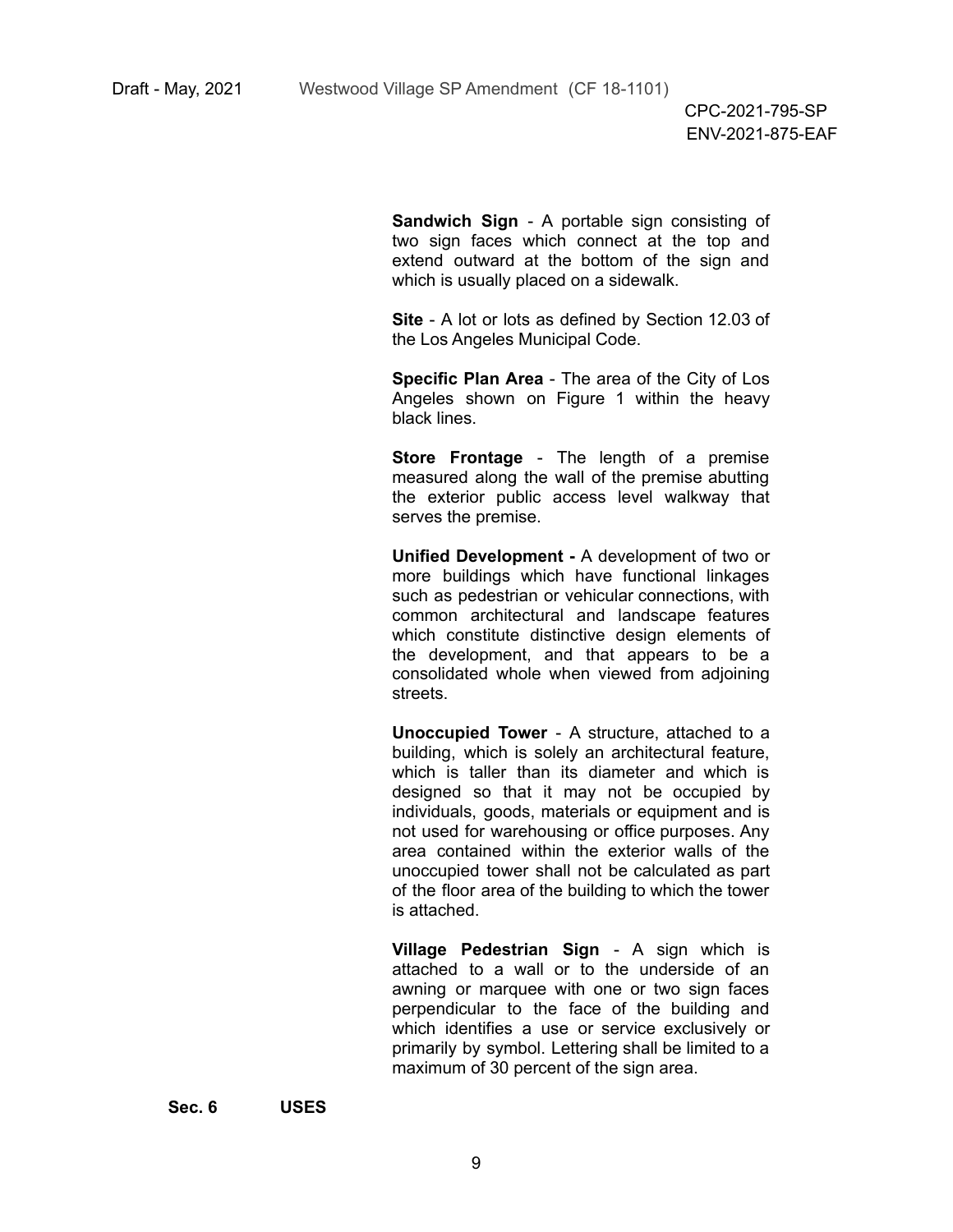#### **A. Permitted Uses.**

- 1. Except as provided in Subsections B and C of this section, any use permitted in the C4 zone on the effective date of this ordinance shall be permitted within the Specific Plan area, provided that all activities, including storage, are conducted wholly within an enclosed building, except that outdoor merchandise displays during Village-wide organized sidewalk sales, outdoor dining and newsstands may be conducted other than within a wholly-enclosed building.
- 2. Notwithstanding the provisions of Section 12.16 of the Los Angeles Municipal Code to the contrary, laundries and laundromats shall be permitted within the Specific Plan area.
- **B. Limited Uses.** The following uses shall be permitted subject to the following limitations:
	- 1. Bars, only in conjunction with Restaurants or hotels.
	- 2. Nightclubs or other establishments offering dancing or live entertainment in conjunction with a Restaurant, provided a conditional use permit is granted pursuant to Section 12.24 W 30 of the Los Angeles Municipal Code.
	- 3. Motion picture theaters, provided that there may be no more than 6,030 motion picture theater seats in the Specific Plan area.

Fast food establishments, provided the total number of fast food establishments along any public street does not exceed one for every 400 feet of lot frontage along that street, except that on Broxton Avenue one fast food establishment shall be permitted for every 200 feet of lot frontage. Fast food establishments need not be spaced at said intervals, provided that the total number along any public street does not exceed the above ratios.

Restaurants, provided the total number of restaurants on any public street does not exceed one for every 200 feet of lot frontage, except that on Broxton Avenue one restaurant shall be permitted for every 150 feet of lot frontage. Restaurants need not be spaced at said intervals, provided that the total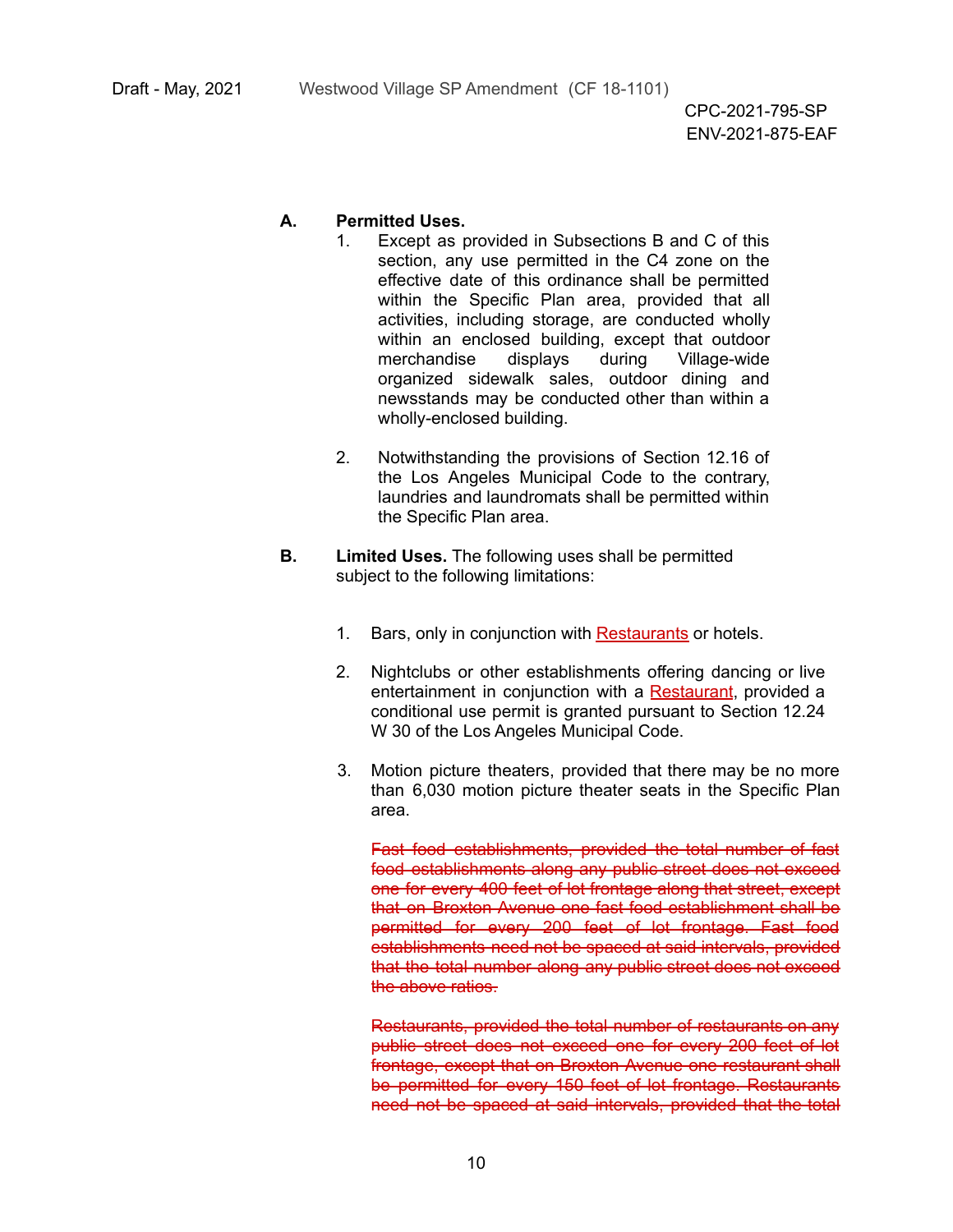number along any public street does not exceed the above ratios.

4. Convenience Food Stores, provided the total number of Convenience Food Stores on any public street does not exceed one for every 1,000 feet of lot frontage. Convenience Food Stores need not be spaced at said intervals, provided that the total number along any public street does not exceed the above ratio.

Financial services, provided the total number of businesses providing financial services located along the ground floor frontage on any public street does not exceed one for every 1,000 feet of lot frontage. Such businesses need not be spaced at said intervals, provided that the total number along any public street does not exceed the above ratio.

5. Notwithstanding the provisions of Los Angeles Municipal Code Sections 12.16 and 12.24, Commercial Hotels shall be permitted subject to the following limitations.

Limitations for Commercial Hotels.

- a. The total number of Commercial Hotel guest rooms added here after in the Specific Plan area shall not exceed 350, and the distance between any two Commercial Hotels shall be a minimum of 500 feet. No permits shall be issued which would add more than 350 Commercial Hotel guest rooms in the Specific Plan area. Included in this number shall be any rooms approved for transient occupancy pursuant to Subdivision 14. Also included in this number shall be any rooms rented for less than 30 consecutive calendar days in a resident hotel, for which a building permit is issued after August 1, 1991.
- b. The number of guest rooms in a single Commercial Hotel shall not exceed one guest room for each 325 square feet of buildable area.
- c. No ballroom shall be permitted in a Commercial Hotel.
- d. The total floor area devoted to meeting rooms in a Commercial Hotel shall not exceed 15 square feet for each guest room; however, the total floor area of all meeting rooms in a Commercial Hotel shall not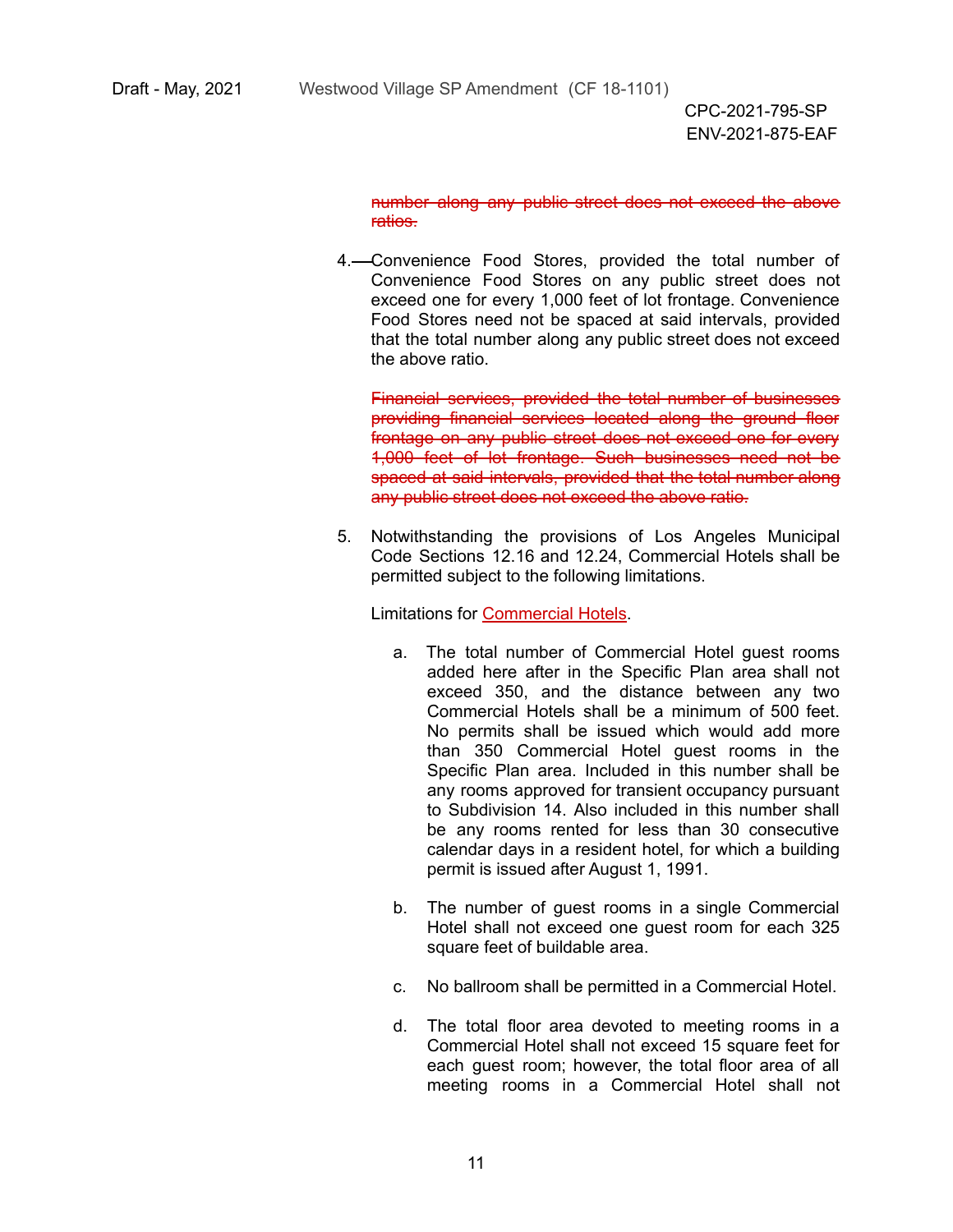exceed 2,700 square feet. No banquet or dancing shall take place in such meeting rooms.

- e. Other than Restaurants and meeting rooms, there shall be no public assembly rooms in a Commercial Hotel.
- 6. Parking buildings, provided the Ground Floor Building Frontage shall be devoted to another use permitted by this section.
- 7. Sidewalk cafes within a public street right-of-way, provided a minimum of 10 feet of sidewalk width shall remain for pedestrian circulation on all streets, except along Broxton Avenue where there shall be a minimum of 15 feet of sidewalk width for pedestrian circulation if the sidewalks on that street are widened to at least 25 feet.
- 8. Outdoor farmers markets, subject to approval by the Police Department.
- 9. Outdoor cultural events, art and craft fairs and other special outdoor events, subject to approval by the Police Department.
- 10. Residential dwelling units, provided that density shall be limited to:
	- a. 800 square feet of lot area per dwelling; or
	- b. 400 square feet of lot area per dwelling unit in Subarea 2 as part of a Mixed Use Project so long as the number of residential units in the subarea does not exceed 350.
- 11. The following restrictions apply in Subareas 1 and 2 on Figure 1:
	- a. Any existing hotel may continue its operation as a hotel. However, a substantial change in the mode or character of operation of such existing hotel may be permitted only upon approval from the City pursuant to procedures normally associated with approval of the modification of a conditional use, including an appeal to the Area Planning Commission or Council whichever is appropriate. A substantial change in the mode or character of operation includes any increase in the number of guest rooms primarily used for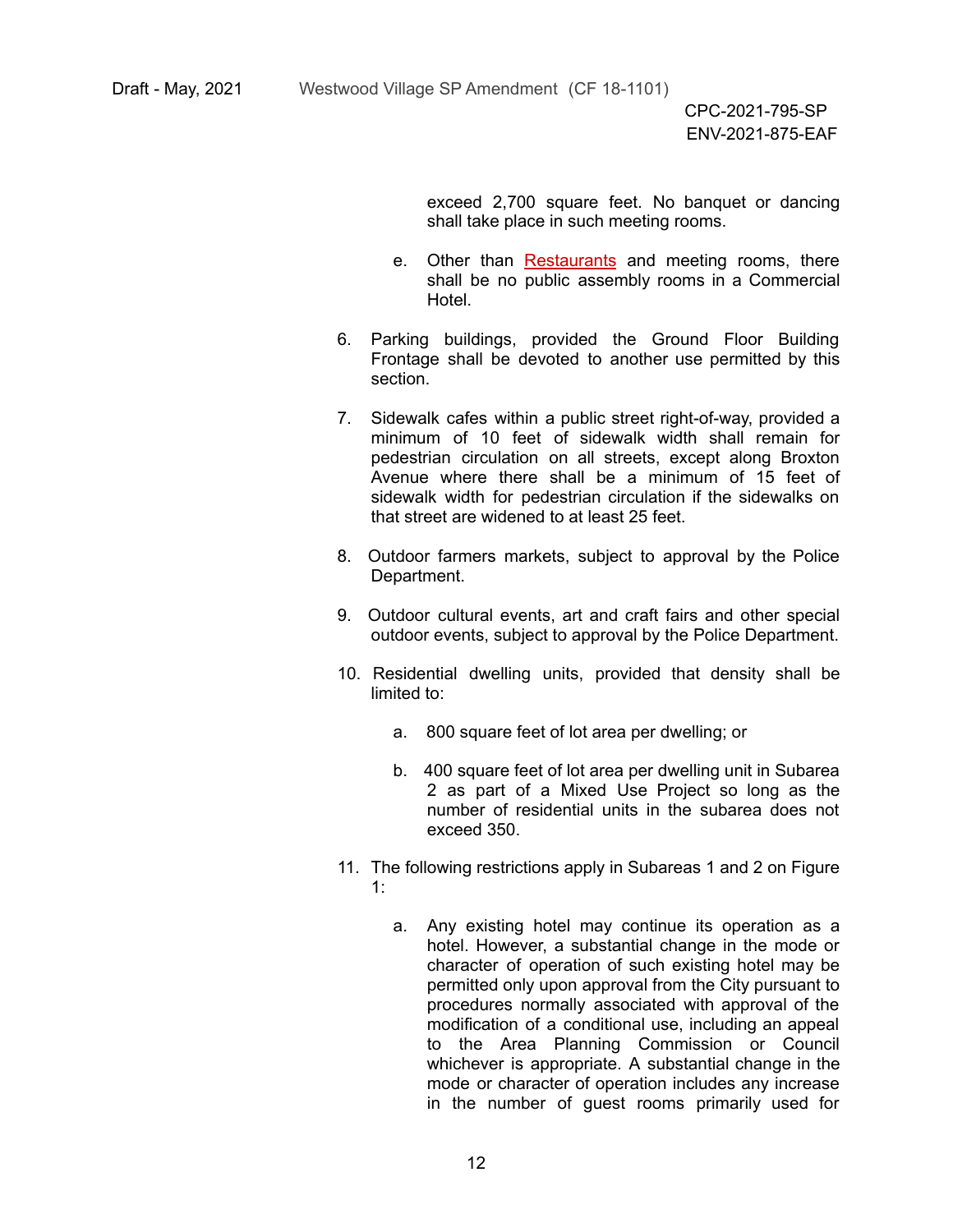transient occupancy, or the expansion of any existing Restaurants, meetings rooms, or other retail uses. The decision-maker may approve a change which results in increased transient occupancy if, and only if, it finds that all the standards set forth in the Specific Plan for guest rooms in a Commercial Hotel can be met with respect to the rooms proposed for transient occupancy. These standards include among other things the Specific Plan's parking requirements, and the standards set forth in paragraphs (d) through and including (g) of this subdivision.

- b. Only residential or hotel uses are permitted in Subarea 1.
- c. Only residential, hotel uses or Mixed Use Projects are permitted in Subarea 2, except that as part of a hotel or Mixed Use Project, retail uses are allowed as part of the development, up to a maximum floor area ratio of 0.75:1
- d. If Subarea 2 is not developed with a hotel or Mixed Use Project, commercial development shall be permitted on the lots fronting Glendon Avenue provided the uses are permitted in this section, and the lots fronting on Tiverton Avenue shall be limited to residential uses only.
- e. In connection with a hotel or Mixed Use Project, no hotel or commercial vehicular ingress or egress shall be located either (1) along Le Conte Avenue within 300 feet of the westerly edge of Tiverton Avenue, or (2) along Tiverton Avenue; however, service vehicle ingress may be located along Tiverton Avenue if the hours of access are limited to between 8 a.m. through 7 p.m. daily and are so restricted by covenant.
- f. In connection with a hotel or Mixed Use Project, no pedestrian access for hotel or commercial uses shall be located along Tiverton Avenue, except emergency ingress and egress as may be required by the Fire Department.
- g. No signs or retail display windows may be located along Tiverton Avenue.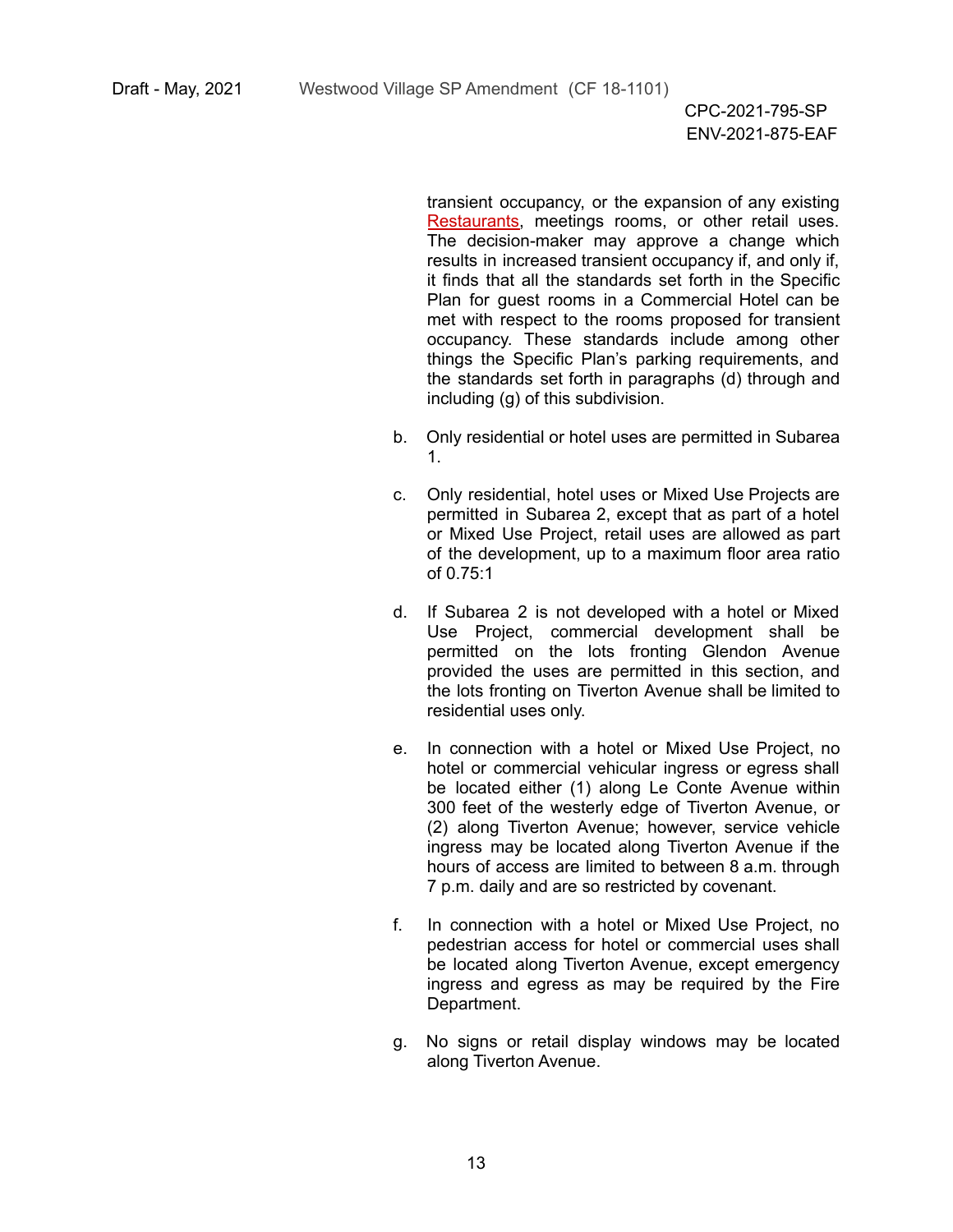- h. The combined occupancy of all **Restaurants** on a hotel site may not exceed 350 persons. One dance floor, not to exceed 500 square feet, shall be permitted ancillary to only one Restaurant on the hotel site.
- 12. Subarea 3 on Figure 1 may be developed as part of an office building containing a maximum of 296,170 square feet of floor area, except that only 46,000 square feet of floor area may be located within the Specific Plan area. Such project shall not be subject to any of the parking, replacement parking, height or setback requirements, design standards, design review procedures, or the Ground Floor use restrictions imposed by this Specific Plan.
- 13. The sale or dispensing for consideration of alcoholic beverages for on-site and off-site consumption shall only be permitted pursuant to a conditional use permit granted pursuant to Section 12.24 W 30 of the Los Angeles Municipal Code.
- 14. In calculating lot frontages for the purposes of subdivisions 4 5, 6 and 7 of this Subsection, Levering Avenue and Gavley Avenue shall be considered as one public street.

#### **C. Prohibited Uses.**

The following uses generally permitted in the C4 zone shall be prohibited within the Specific Plan area:

- 1. New or used automobile, motorcycle, recreational vehicle, mobile home and trailer sales areas and incidental uses.
- 2. Drive-in businesses, including theaters, refreshment stands, Restaurants, food stores and the like.

#### **D. Uses Permitted Along The Ground Floor Building Frontage.**

- 1. The floor area on the Ground Floor of a commercial building to
	- a depth of at least 30 feet, along at least 80 percent of the frontage of a building, excluding the frontage along vehicular access to onsite parking, shall be devoted to retail, Restaurant or other food service uses, except that: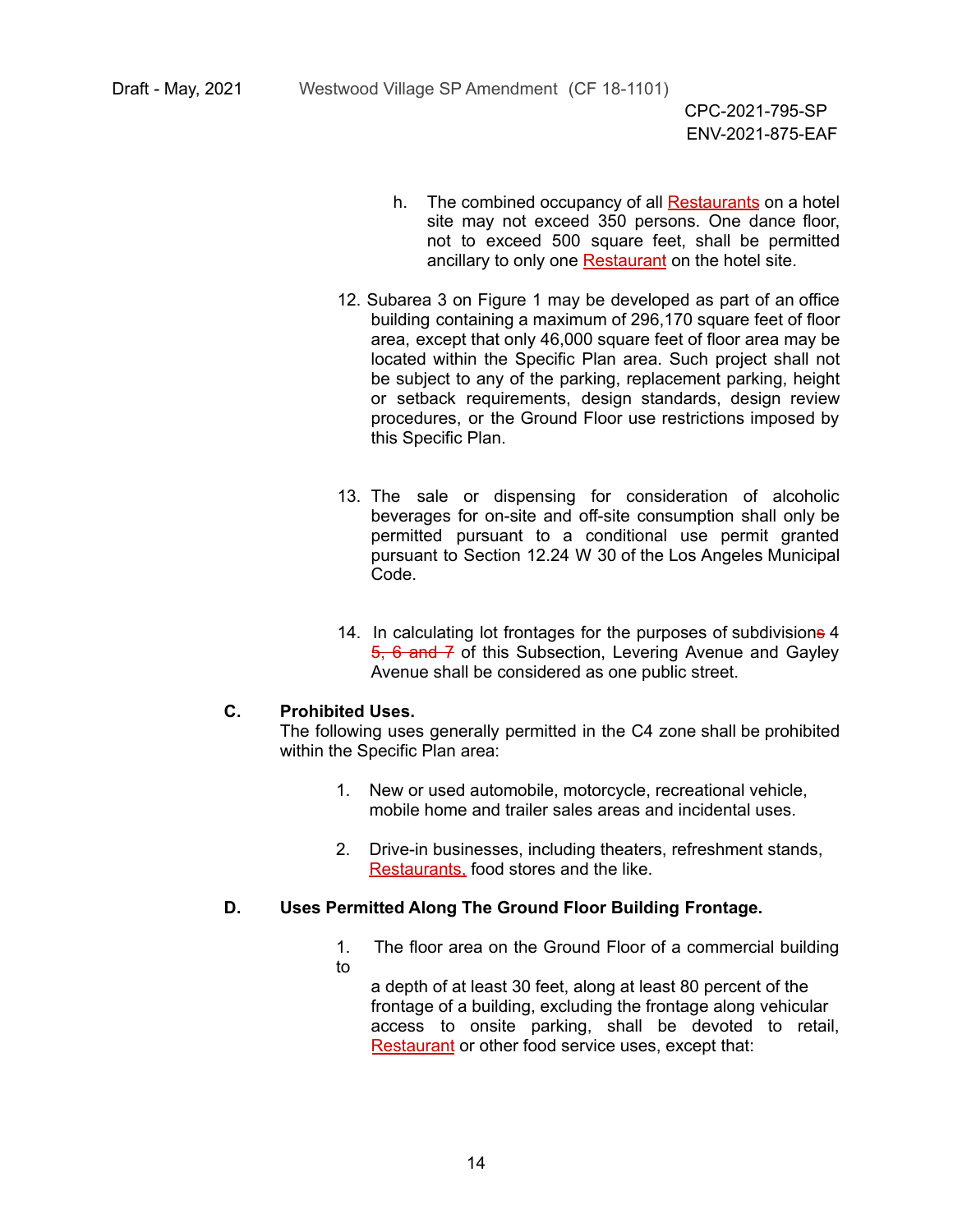- a. Any financial service may occupy up to 50 feet of Ground Floor Building Frontage on each street frontage on which it is located.
- b. A hotel shall only be required to devote at least 70 percent of the Ground Floor Building Frontage to such uses, on each public street on which hotel fronts.
- 2. Any building which has 100 or more feet of Ground Floor Building Frontage, excluding the frontage along vehicular access to on-site parking, and which is occupied by at least five businesses or commercial uses, shall devote at least 20 percent of the floor area on the Ground Floor to a depth of at least 30 feet along that Building Frontage to Neighborhood Retail and/or Neighborhood Services.

#### **Sec. 7 PRESERVATION OF CULTURAL RESOURCES**

#### A. **Designation of Cultural Resource.**

The structures listed on Table 1 (Appendix A), located on the sites designated as such on Figure 2 (Appendix A), are hereby designated as Cultural Resources.

#### B. **Transfer of Unused Permitted Floor Area from Cultural Resource Sites.**

Any portion of unused permitted floor area on a Cultural Resource site may be transferred to any Receiver Site identified on Figure 2 (Appendix A). Any such transfer shall be evidenced by a covenant, signed by the transferor and transferee, the obligations and benefits of which run with the land and which is binding on subsequent owners or assignees, which document restricts the floor area on the Cultural Resource site to the extent such floor area is transferred to a Receiver Site.

#### **C. Certificate of Appropriateness.**

No Cultural Resource in the Specific Plan area shall be demolished, relocated, significantly altered or removed unless a Certificate of Appropriateness has been approved by the designated decision-maker in accordance with the standards and procedures set forth in Sections 12.20.3 K, N, O, P and Q of the Los Angeles Municipal Code. The Westwood Community Design Review Board (Design Review Board) shall perform the functions of the "Board" specified in those sections. The Director of Planning shall obtain recommendation from the Westwood Community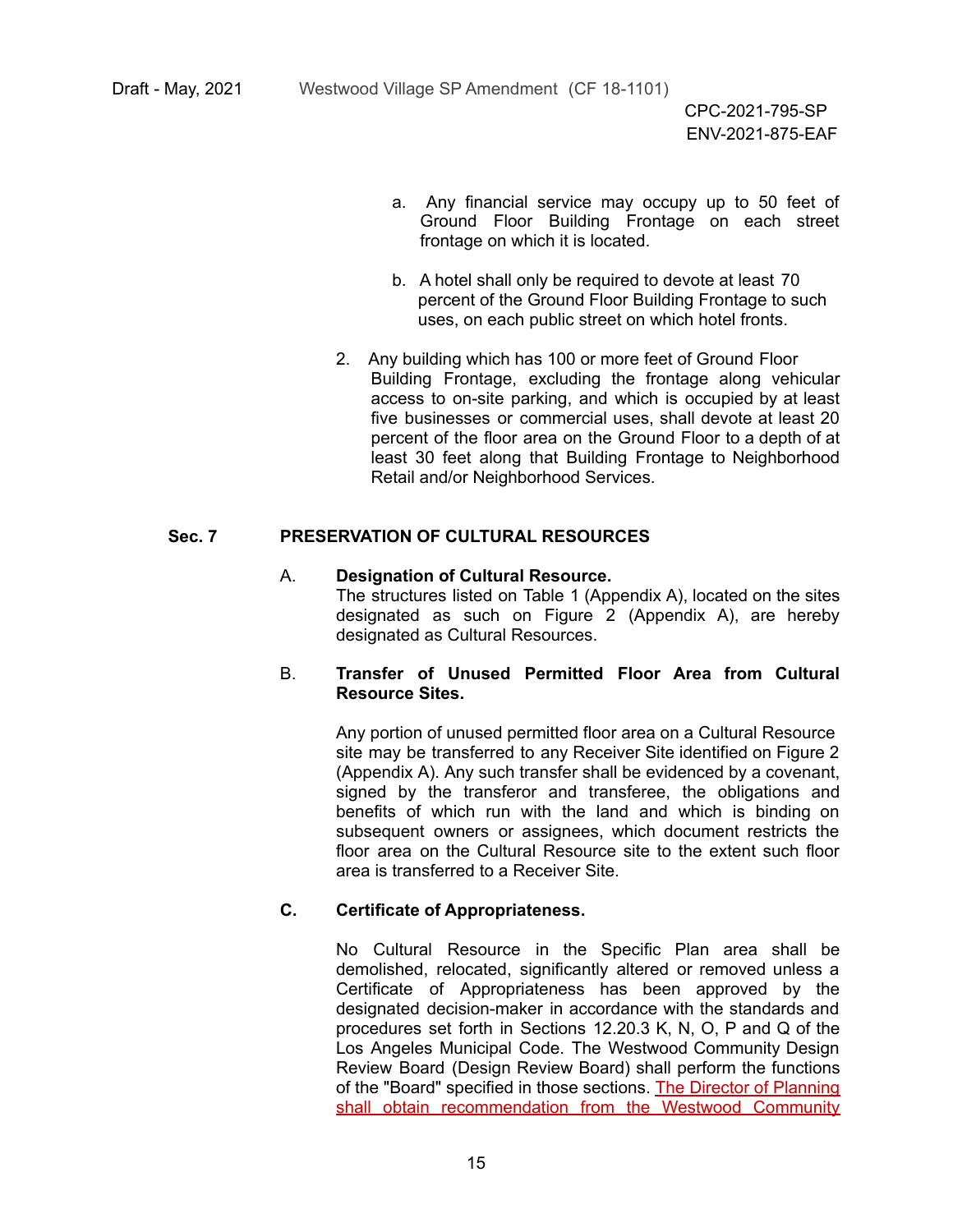Design Review Board for any signs requiring a Certificate of Appropriateness.

#### **Sec. 10 PARKING**

#### **A. Number of Spaces Required.**

The following parking requirements are applicable to the uses listed below. Parking requirements for other uses are set forth in applicable provisions of the Los Angeles Municipal Code.

| مەللا<br>マママ                                                                                                                           | <b>Number of Required Spaces</b>                                                                                                                                                                                                                                                     |  |
|----------------------------------------------------------------------------------------------------------------------------------------|--------------------------------------------------------------------------------------------------------------------------------------------------------------------------------------------------------------------------------------------------------------------------------------|--|
| Hotel and motel and other projects containing quest<br><del>noter and moter and other projects containing guest</del><br><b>TOOTHS</b> | 4 space for each guest room, plus 1 space for<br>each 100 square feet of dining area of a<br>restaurant, plus one space for each 35 square<br>feet of meeting rooms, plus the number of<br>spaces required by this section and the Los<br>Angeles Municipal Gode for all other uses. |  |
| Matian niatura thaatar<br><b>MOROT DIGREG HIGHGI</b>                                                                                   | 1 angeg for goob 2 fixed goots, or where there are no fixed<br><del>T space for each 3 lixed seals, or, where there are no lixed</del><br>seats, 1 space for each 25 square feet of floor area.                                                                                      |  |
| Nightelub or other establishment offering live<br>entertainment or dancing as its primary use                                          | 4 space for each 5 fixed seats, or, where there are<br>no fixed seats, 1 space for each 75 square feet of<br><del>floor area.</del>                                                                                                                                                  |  |
| Office, excluding medical office                                                                                                       | 3.25 engene for each 1,000 equato foot of floor aroa<br><del>a.29 spaces for each 1,000 square feet of floor area.</del>                                                                                                                                                             |  |
| <b>Retail and other commercial uses</b>                                                                                                | <u>A angoon for ongh 1,000 caugra foot of floor groo</u><br><u> 1 spaces for each 1,000 square feet of floor area.</u>                                                                                                                                                               |  |

# **A. Subsurface Parking.**

If a Cultural Resource is demolished or relocated, subsurface parking in conjunction with any replacement structure may not extend into the public right-of-way.

# **B. Location of Parking.**

Notwithstanding Section 12.21 A 4 (g) of the Los Angeles Municipal Code to the contrary and except as otherwise specified in Subsection E below, parking shall be provided either (1) on site, (2) outside the Village Center but within the Specific Plan area, or (3) within 4,000 1,320 (¼ mile) feet of the project, if outside of the Specific Plan area.

# **C. Employee Parking and Village Validation System.**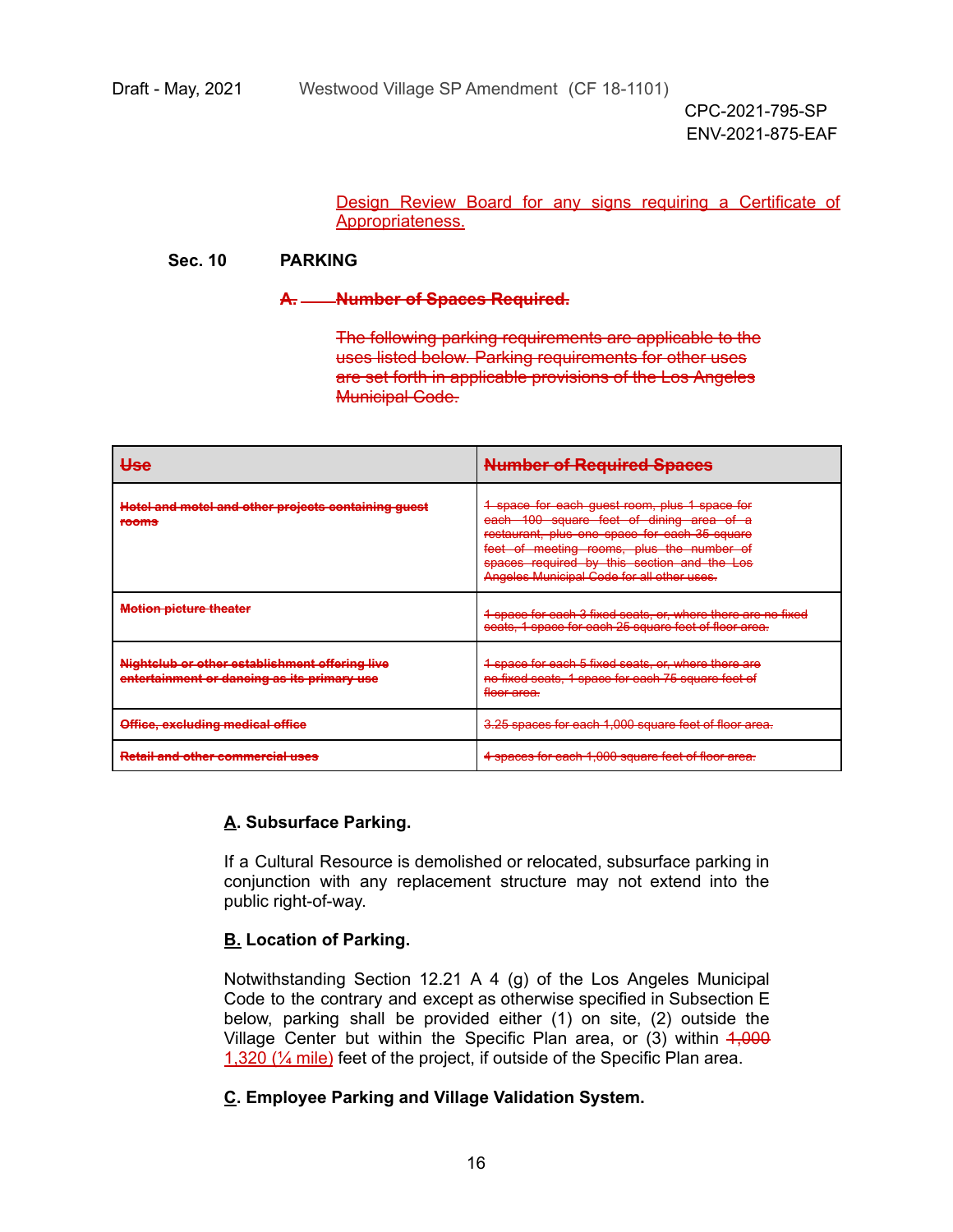Of the total required parking spaces for commercial uses, no more than one space per 1,000 square feet of floor area may be reserved for employee use; however, this restriction shall not apply to parking for office, medical office and hotel uses. The remaining spaces shall be made available for public use in connection with a Village-wide validation system, which system exists at the time the required parking is provided or which may be subsequently created. Such availability shall be guaranteed by covenant.

#### **D. Replacement Parking.**

If a project results in the removal of any parking spaces which existed at the time this Ordinance became effective and which do not serve an existing building or buildings, 50% of such parking spaces shall be replaced and shall be in addition to the number of spaces otherwise required for the project and for any existing building or buildings on any other lot or lots. Replacement parking shall be made available for public use. Replacement parking shall either be provided at the same site or off-site pursuant to Subsection C of this Section. If such parking is provided off-site, it shall be provided pursuant to a parking covenant as required by Section 12.26 E 5 of the Los Angeles Municipal Code.

#### **D. Bicycle Parking and Shower Facilities.**

Off-street parking spaces for bicycles and facilities for employee showers and lockers shall be provided as follows:

- 1. For any building, portion thereof or addition thereto used for non-residential purposes, bicycle parking shall be provided at a ratio of 5 percent of the number of required automobile parking spaces for non-residential uses; if the calculation of the number of required spaces under this paragraph results in a number including a faction, the next highest whole number shall be the number required.
- 2. All bicycle parking spaces required by this subdivision shall include a stationary-parking device, which adequately supports the bicycle. In addition, at least half of the bicycle parking spaces shall include a stationary parking device which securely locks the bicycle without the use of a user supplied cable or chain. Devices which hold the bicycle upright by wheel contact must hold at least 180 degrees of wheel arc.
- 3. Each bicycle parking space shall be a minimum of two-feet in width and six-feet in length and shall have a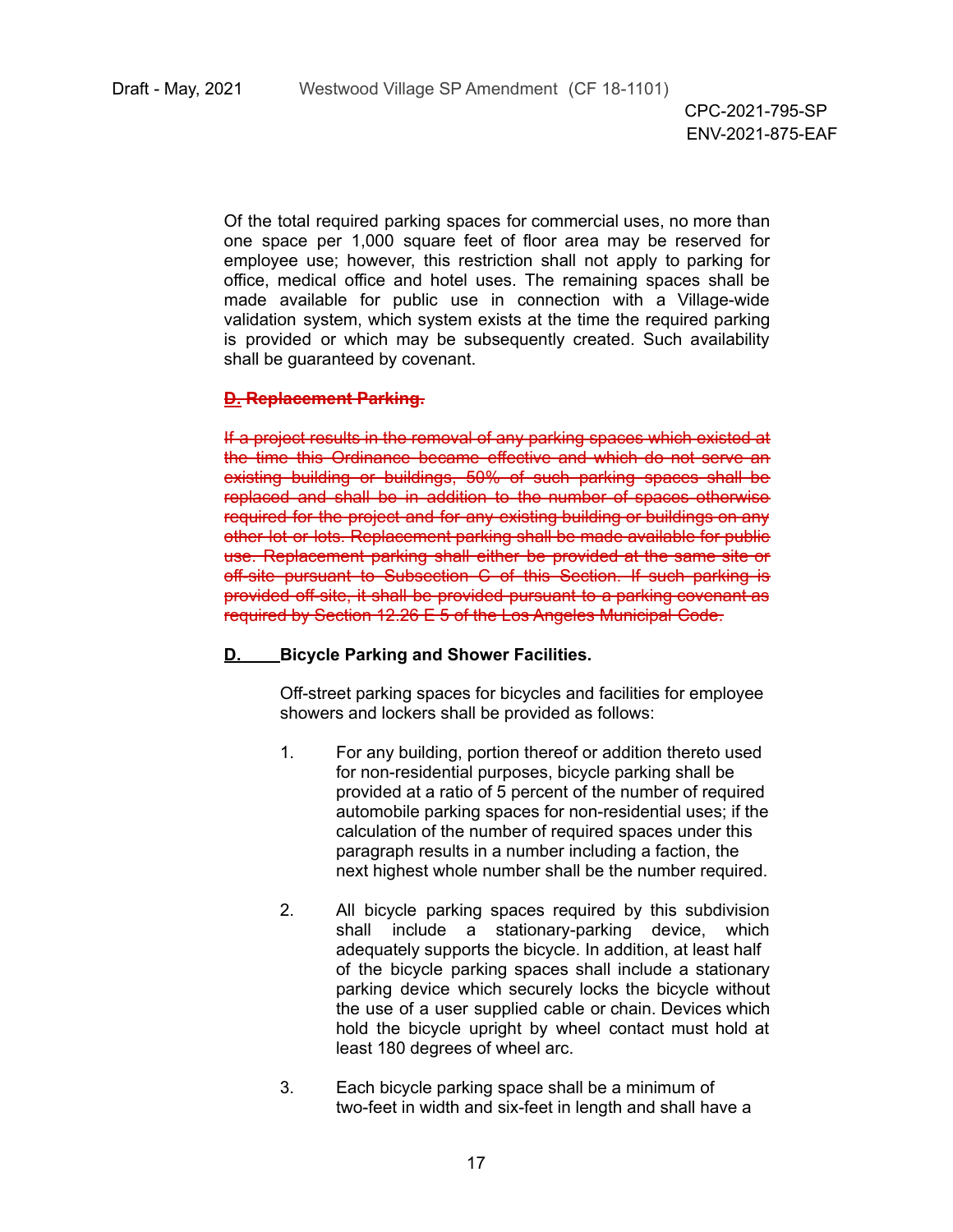minimum of six-feet of overhead clearance.

- 4. Bicycle parking spaces shall be separated from automobile parking spaces or aisles by a wall, fence, or curb or at least five-feet of open space marked to prohibit parking.
- 5. Aisles providing access to bicycle parking spaces shall be at least five-feet in width.
- 6. Signage which is clearly legible upon approach to every automobile entrance to the parking facility shall be displayed indicating the availability and location of bicycle parking.
- 7. Showers and lockers shall be provided as required by Chapter IX of the Los Angeles Municipal Code.

#### **E. Designation of Parking Facility Site as a Donor Site.**

- 1. Any site in the Specific Plan area providing at least 500 new public parking spaces may be designated as a Donor Site and the owner of that site may transfer all or any portion of its base permitted floor area to any receiver site if it complies with the requirements of Subdivision 2 of this subsection. Parking spaces shall be considered as "new" if the structure containing the spaces is built subsequent to the effective date of the ordinance adding this provision to the Specific Plan.
- 2. In order to qualify as a Donor Site, the project containing the parking facility must comply with the following requirements:
	- a. Floor area to a depth of 30 feet along at least 70 percent of the Ground Floor Building Frontage, excluding the frontage along parking and pedestrian access to the parking structure, shall be devoted to retail, Restaurant or other food service uses. Half of the total of any such retail uses shall be devoted to Neighborhood Retail uses.
	- b. The project shall contain a public restroom facility;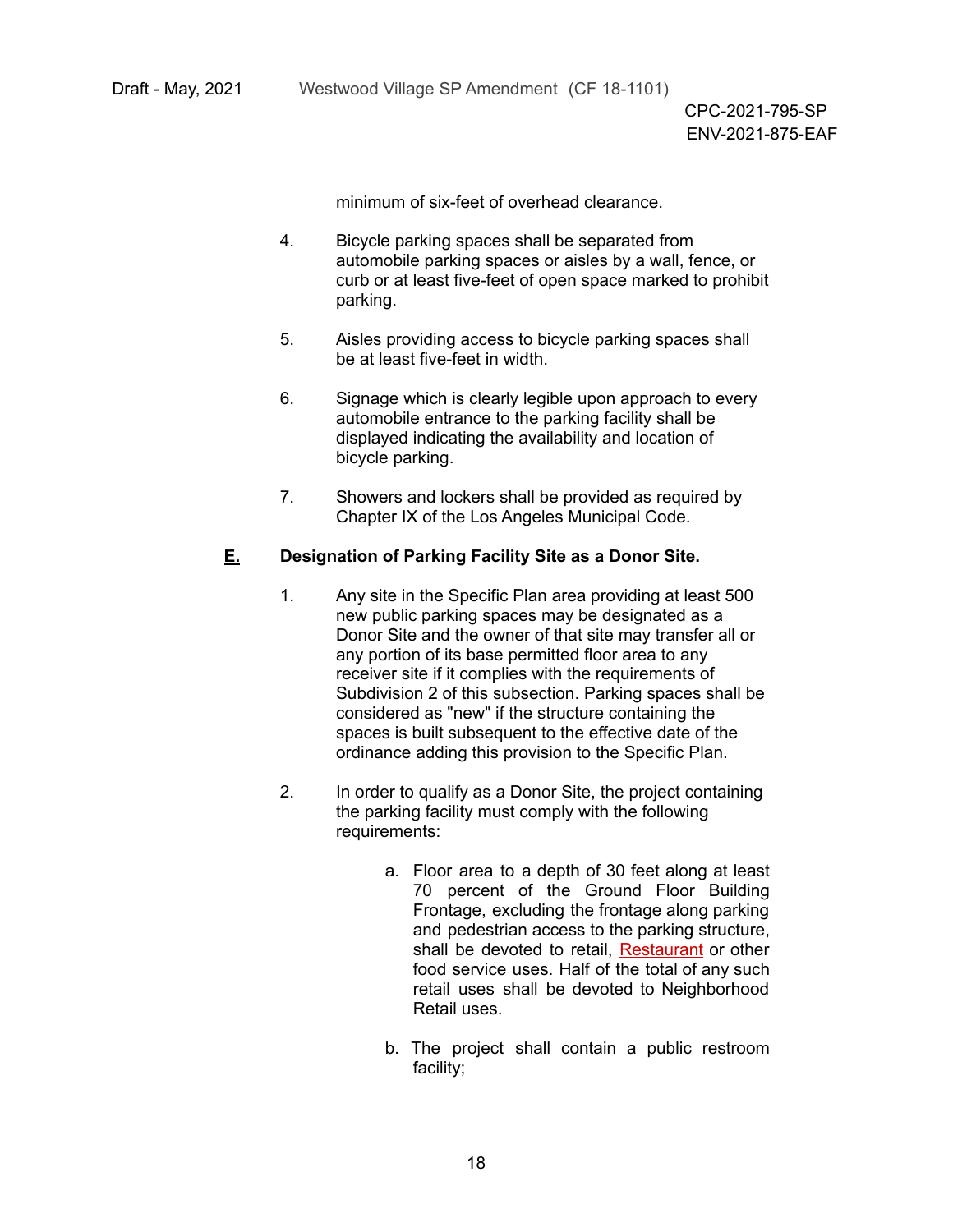- c. Vehicular access to the parking facility shall be located outside of the Village Center, unless the Department of Transportation determines that such would not be feasible;
- d. No Cultural Resource may be demolished or significantly altered in order to construct any such parking facility.
- e. The parking facility shall provide bicycle parking at the ratio specified in Section 10 D of this Specific Plan.
- 3. No more than 1250 new parking spaces within the entire Specific Plan area may be used to qualify for the transferability privileges of this subsection.

#### **Sec. 12 SIGNS**

#### **A. Approval.**

No building permit for an exterior sign shall be issued, nor shall any exterior sign be installed, unless the proposed sign has been reviewed and approved by the Director of Planning. **-acting on the** recommendation of the Design Review Board. The Director of Planning shall determine if sign permits are eligible for Administrative Clearance. Any deviation from Section 12, shall require recommendation from the and Design Review Board shall. Each review process shall consider the type, area, height, shape, and projection of the proposed sign.

#### **B. Prohibited Signs.**

The following signs are prohibited:

- 1. Roof signs, effective January 4, 1979.
- 2. Monument signs and pole signs, except as permitted in Subsection D, Subdivision 1 and Subsection H, Subdivision 4 below, effective January 4, 1979.
- 3. Off-site commercial signs.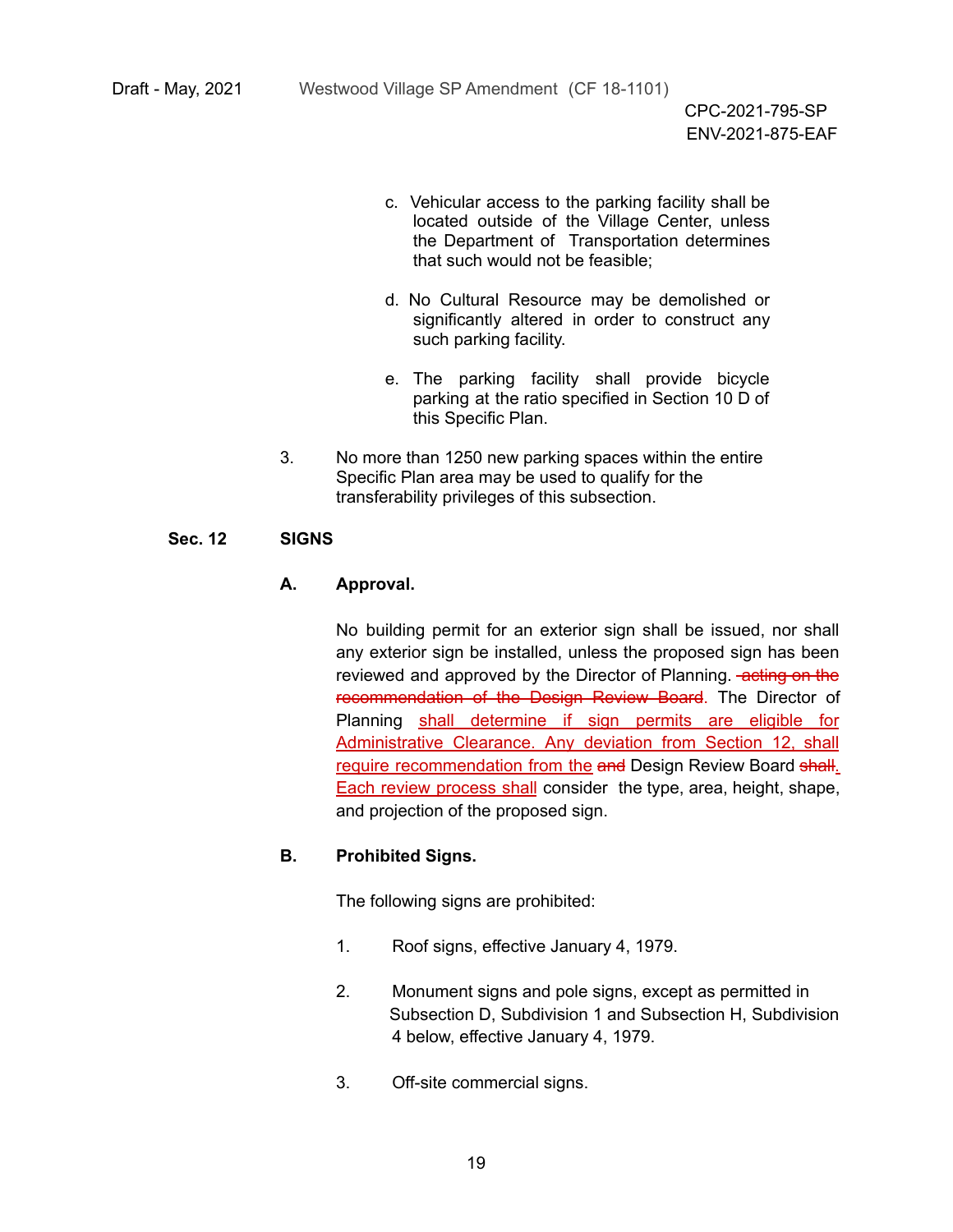- 4. Signs having flashing, mechanical, strobe or blinking lights or moving parts, except that theater marquees may have blinking lights, effective January 4, 1979.
- 5. Mural signs.
- 6. Projecting signs, except that village pedestrian signs shall be permitted.
- 7. Sandwich signs.

# **C. Temporary Signs.**

Temporary signs shall be permitted pursuant to Section 91.6215 of the Los Angeles Municipal Code, except that such signs may not be installed on any single premise for a cumulative period in excess of 60 days per calendar year.

# **D. Number of Signs.**

No more than one wall sign or awning sign, and one village pedestrian sign or window sign, shall be constructed, placed, created or maintained for each premise, except that:

- 1. Automobile service stations may have one additional pole sign.
- 2. Theaters may have additional wall signs, not to exceed a total of 100 square feet in sign area. Theaters may also have marquee signs.
- 3. Premises located above the ground floor, which do not take their primary access directly from an exterior walkway open to the public, may have only a building or business identification sign adjacent to each exterior entrance which provides access to those premises.
- 4. Premises with at least 60 feet of store frontage may have an additional sign for each 30 feet of store frontage in excess of 30 feet.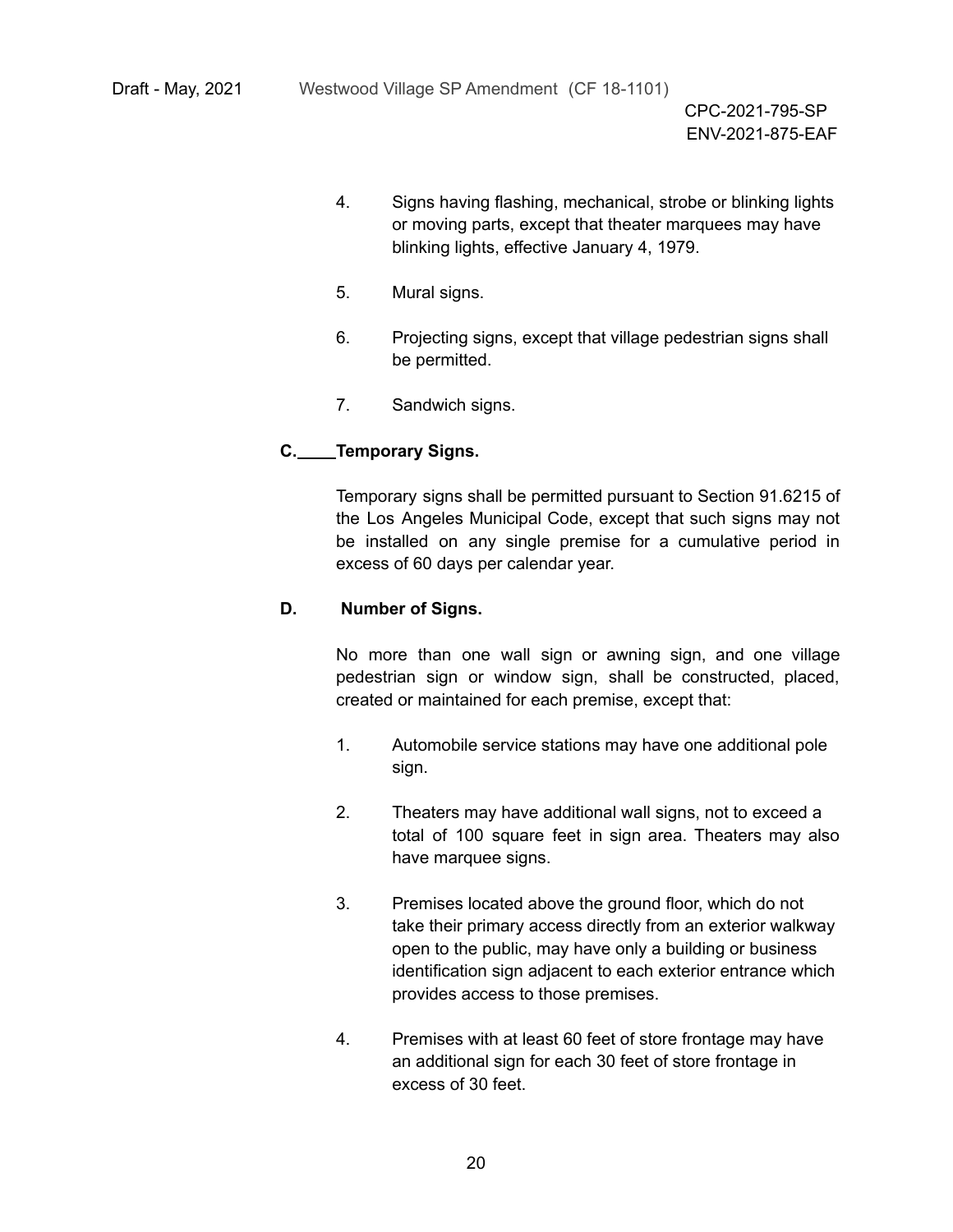- 5. Ground Floor premises which have an entrance on an alley, may have one additional sign on the exterior wall which abuts the alley.
- 6. Premises which take their primary access from an exterior walkway open to the public and which are located on a street corner may have one wall sign or awning sign and one village.
- 7. Notwithstanding the provisions of Section 91.6205 K of the Los Angeles Municipal Code, pennants, banners, and flags which do not contain written advertising, are permitted, subject to the review and approval of the Director of Planning.

# **E. Sign Area.**

- 1. Wall or Awning Signs.
	- a. The combined sign area of all wall and awning signs on a single-story building or structure which abuts a public street shall not exceed three square feet for each foot of street frontage. For buildings that are more than one story in height, the combined sign area of all wall and awning signs may exceed that permitted for a single-story building or structure by 10 percent.
	- b. Theaters shall be permitted 3 1/2 square feet of sign area for each foot of street frontage.
	- c. For all buildings occupied by more than one premise, the size of signs pertaining to each premise shall not exceed 1.5 square feet of combined sign area for each foot of Store Frontage of the premise.
	- d. The sign area permitted for each additional sign allowed for premises located on an alley, shall not exceed one square foot for each lineal foot of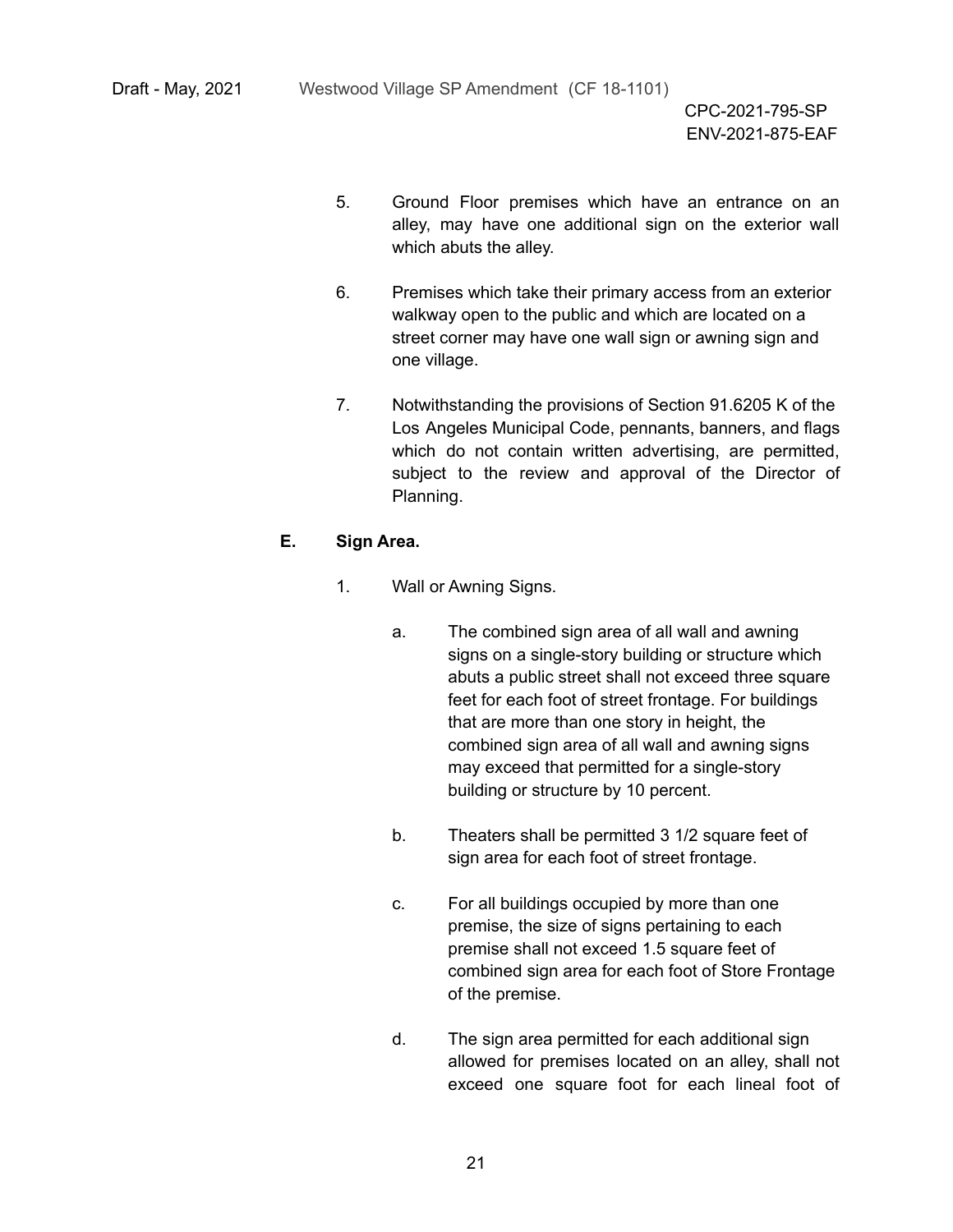building wall occupied by the premise on the alley on which the sign is located.

- e. Sign area shall be calculated separately for each street or alley which the building abuts and may not be accumulated.
- f. No sign shall exceed a maximum of 75 square feet, except that: signs attached to theaters shall not exceed a maximum of 320 square feet; and a sign which abuts an alley shall not exceed a maximum of 50 square feet.
- 2. Building or Business Identification Signs.

No building or business identification sign shall exceed four square feet.

3. Village Pedestrian Signs.

No village pedestrian sign shall exceed four square feet or a vertical or horizontal dimension of 30 inches.

4. Window Signs.

No window sign shall exceed four square feet or 15 percent of the window area, whichever is less.

# **F. Height.**

The height to the top of any sign shall be limited to a maximum of 20 feet above the elevation of the sidewalk or edge of the roadway nearest the sign, except that:

- 1. Premises which take their primary access from an exterior walkway open to the public may measure from the highest level of such exterior walkway directly under the sign.
- 2. Signs which are located on an unoccupied tower of a theater may extend above 20 feet.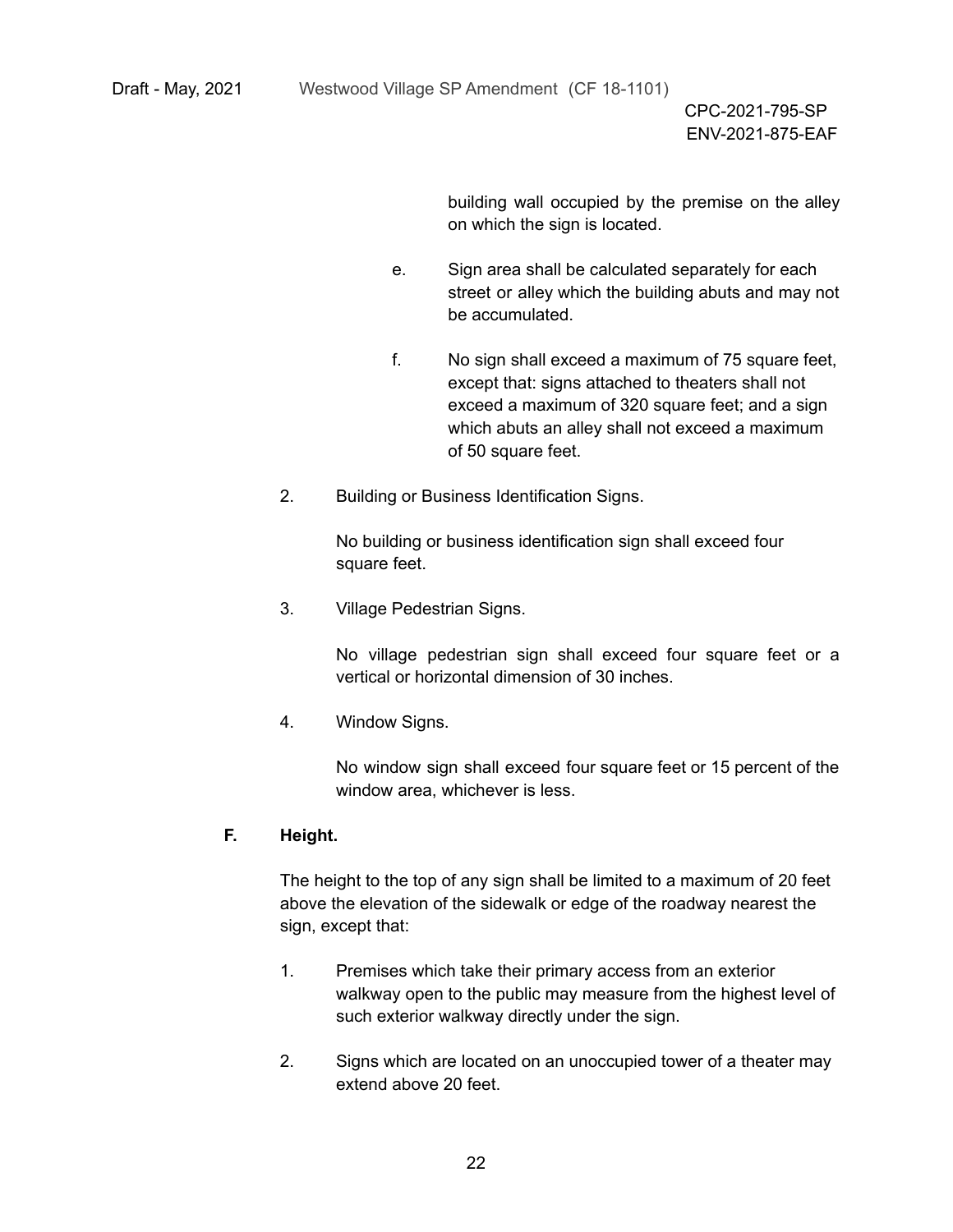# **G. Projection of Signs.**

- 1. No wall sign shall project more than 18 inches from the face of the building to which it is attached, effective January 4, 1979.
- 2. When a village pedestrian sign is attached to a wall, the sign shall project no more than 30 inches from the wall to which it is attached.

### **H. Exceptions.**

The provisions of this Section shall not apply to:

- 1. Any sign required by law or by a governmental agency.
- 2. Real estate signs which pertain to rent, lease or sale of an existing premise and have a sign area which does not exceed 18 inches by 25 inches.
- 3. Signs advertising the sale or lease of a vacant lot provided they comply with the following conditions:
	- a. Signs shall not be illuminated.
	- b. Total sign area shall not exceed nine square feet.
	- c. Signs shall not exceed a height to the top of the sign of six feet above the elevation of the sidewalk or edge of the roadway nearest the sign.
	- d. Signs shall be located not less than ten feet from the property line.
- 4. Directory signs which have been approved by the Director of Planning acting on the recommendation of the Design Review Board. A directory sign may be a monument sign and shall be permitted only as part of a Village-wide streetscape improvement.
- 5. Traffic direction and parking information signs which have been approved by the Director of Planning acting on the recommendation of the Design Review Board.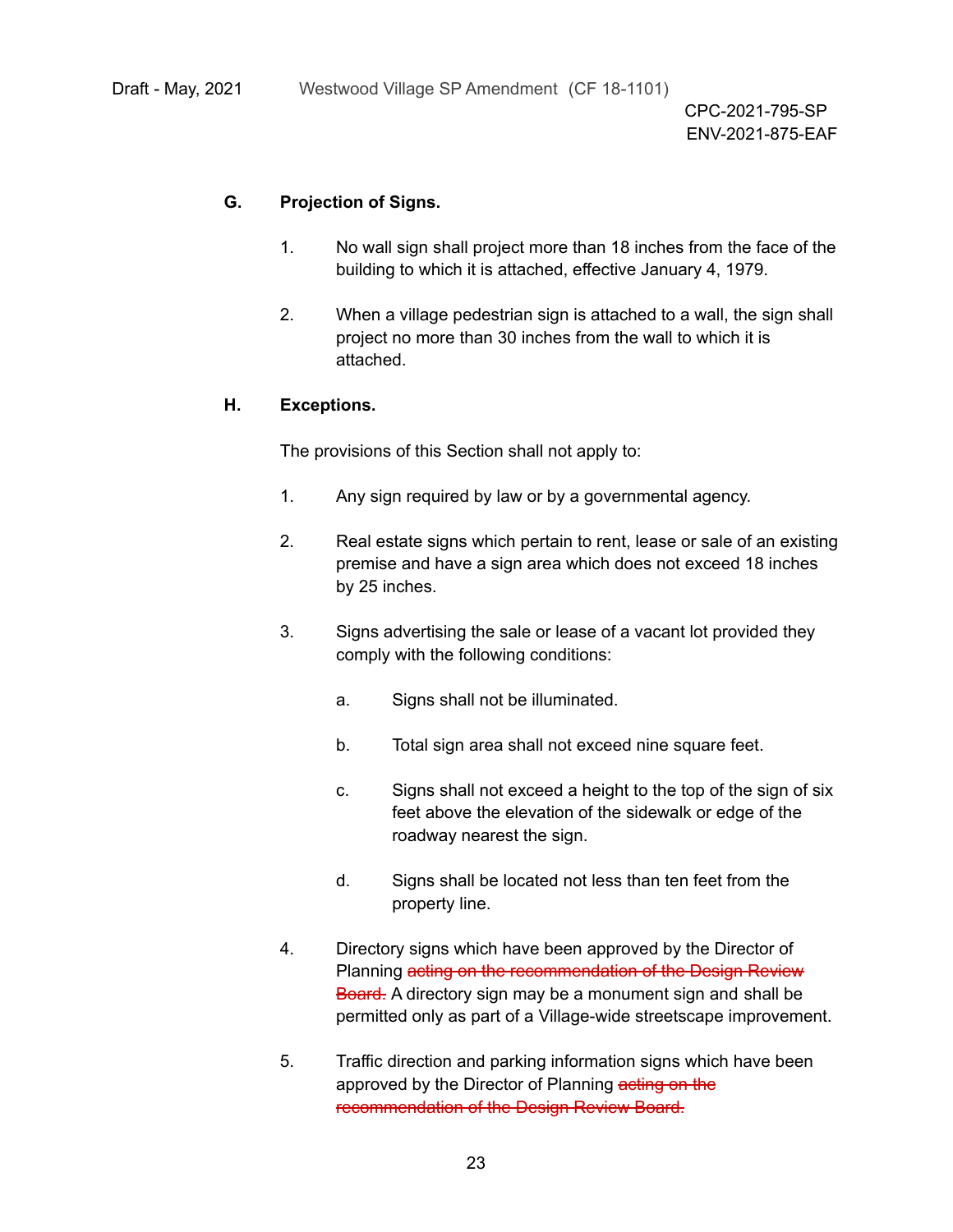- 6. Temporary construction signs located on a lot where a building or structure is being erected or remodeled and which identifies the owner, architects, engineers, financing agent and/or contractors involved in the project; provided there shall be no more than one such sign along each street on which a project fronts, and provided that such sign shall not be more than 40 square feet in total sign area and shall not exceed a height to the top of the sign of eight feet above the elevation of the sidewalk or edge of the roadway nearest the sign. Such sign shall be removed within 15 days following completion of the construction or remodeling.
- 7. Temporary political or other ideological signs, provided such signs shall not be roof signs, shall not exceed 20 square feet in sign area, shall not exceed a height to the top of the sign of eight feet above the elevation of the sidewalk or edge of the roadway nearest the sign, and, if they relate to an election or other event, shall be removed within 15 days following the election or event to which they relate.
- 8. Store hour signs, provided such signs shall be placed in the front door or window closest to that door and shall not exceed 64 square inches in sign area.
- 9. Signs which identify security protection systems, provided such signs shall not exceed 59 square inches in area.

#### **I. Abatement of Nonconforming Signs.**

All signs which are rendered nonconforming with respect to any provision of this specific plan or predecessor specific plan shall be completely removed within five years of the effective date of that provision. The effective dates of provisions that have been in effect prior to the adoption of this ordinance are indicated following each provision. The effective date for all other provisions is the effective date of this ordinance.

This subsection shall not apply to a sign or sign structure which qualifies as an advertising display as defined in Section 5202 of the Business and Professions Code.

#### **Sec. 14 Design Review Procedures**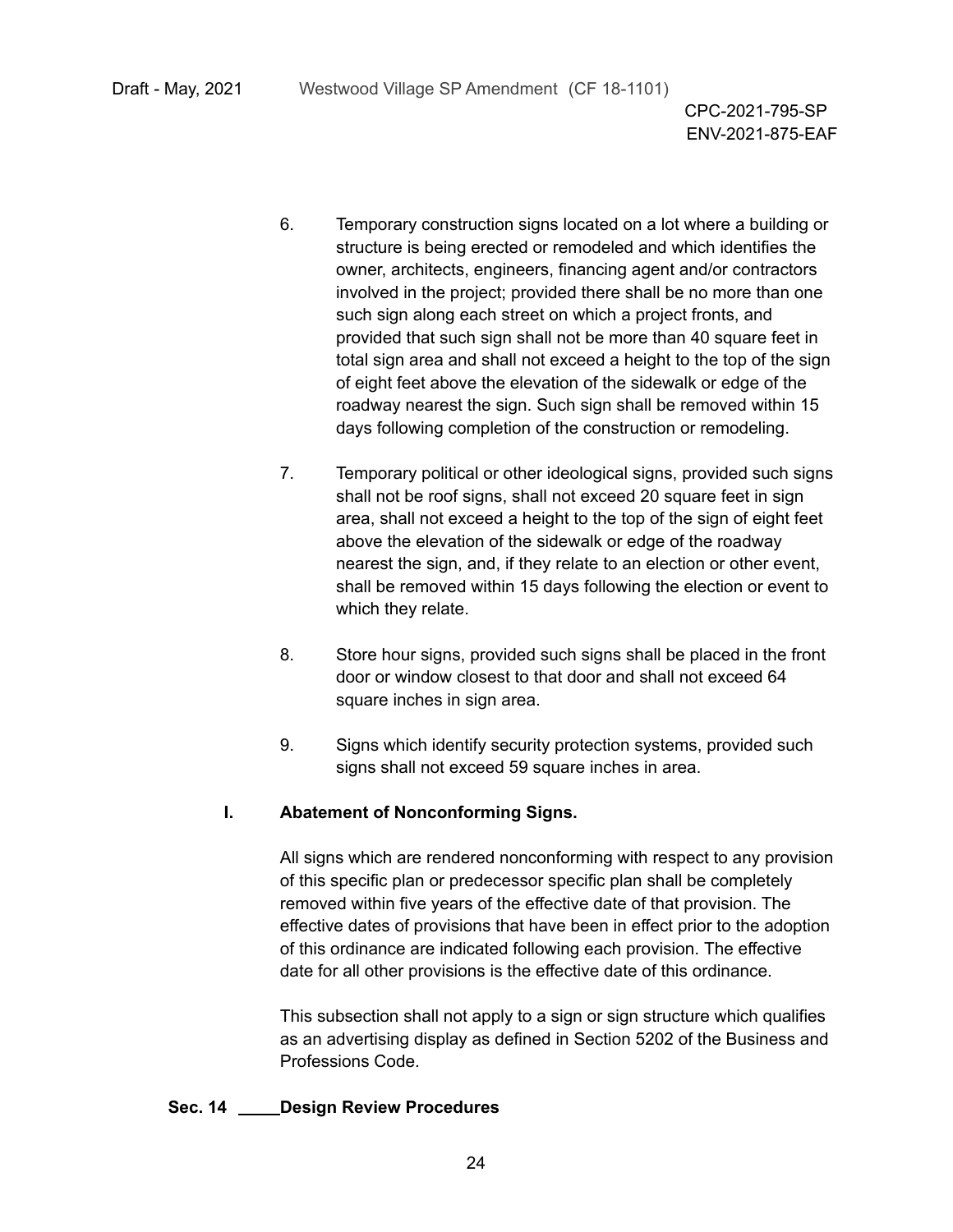#### **A. Jurisdiction:**

No building permit shall be issued for any building or structure, including-a-signs requesting deviations from Section 12 or requiring a Certificate of Appropriateness (COA), a structure in the public right-of-way, any Villagewide public improvements, or other development of property, unless the project has been reviewed and approved in accordance with the Design Review Board Procedures of Section 16.50 and the Specific Plan Procedures of Section 11.5.7 of the Los Angeles Municipal Code.

#### **B. Design Review Criteria.**

Pursuant to LAMC Section 16.50, the Design Review Board shall make a recommendation to the Director of Planning concerning a proposed project on the basis of the following criteria:

- 1. The project shall conform to all of the provisions of the Specific Plan;
- 2. The project shall be consistent with the Westwood Village Design Guidelines;
- 3. The colors and types of building materials shall be reasonably consistent with the character of Cultural Resources in the area.
- 4. The project shall not cast shadows onto adjacent residential buildings outside the Specific Plan area for more than two hours between 10 a.m. and 4 p.m. on December 21 or between 10 a.m. and 4 p.m. on March 21.
- 5. All open areas not used for buildings, walkways or driveways shall be landscaped.
- 6. The massing of the building shall relate in scale to surrounding cultural resources and shall be appropriate to the pedestrian oriented character of Westwood Village.
- 7. The architectural style of the building shall relate to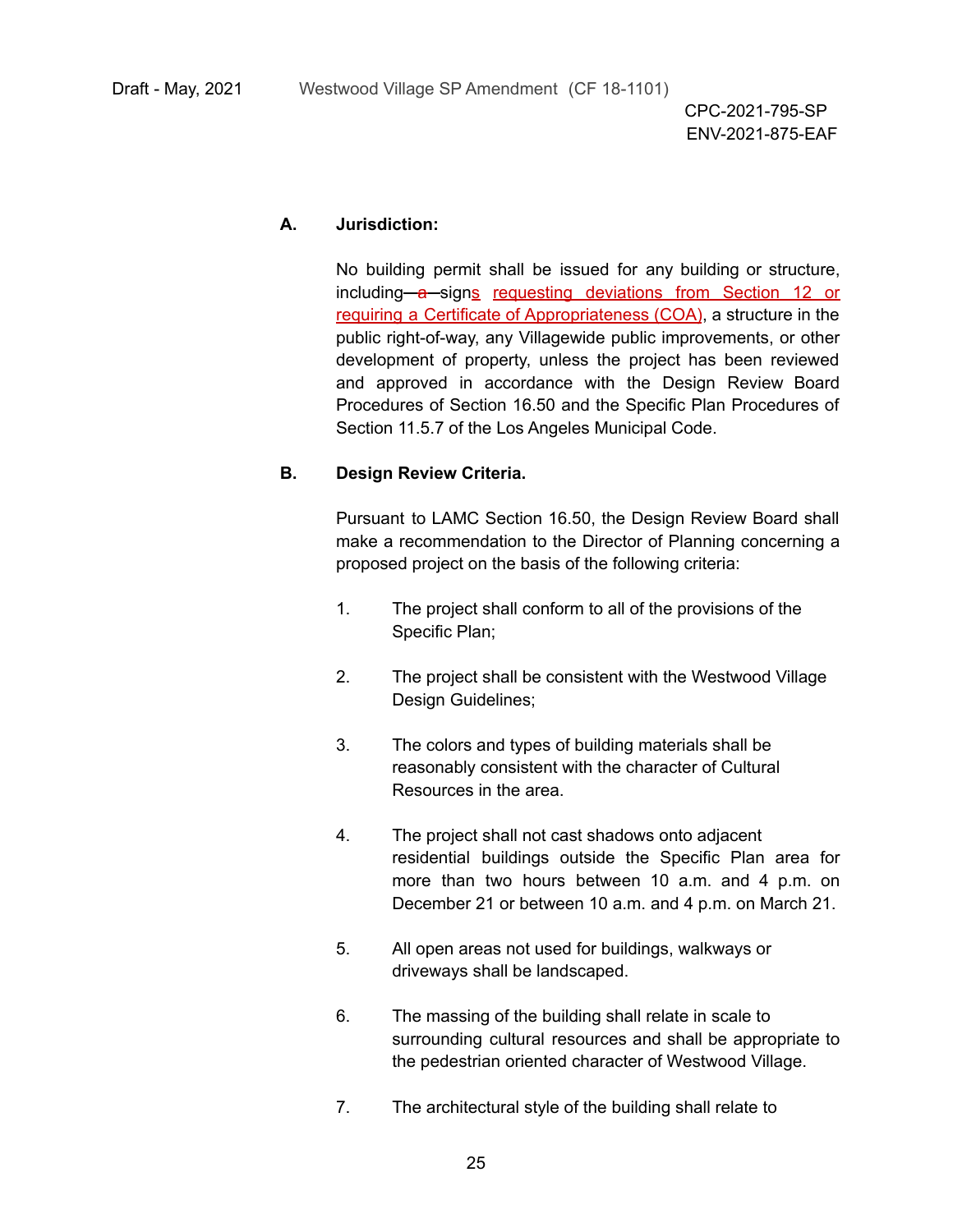surrounding Cultural Resources.

- 8. All mechanical equipment and other appurtenances shall be screened from public view.
- 9. Any exterior treatment, including color, texture, and other architectural features, shall be applied to all exterior walls in a similar manner.
- **Section 2.** Subsection B of Section 3 of the Westwood Design Review Board Specific Plan shall be amended as follows:

# **Sec. 3 AUTHORITY**

- A. No building permit shall be issued for any new building or structure, unless the Director of Planning has reviewed and approved the project after finding that the project complies with the design criteria Westwood Community Design Review Board Specific Plan 2 and guidelines set forth in this Specific Plan and after considering the recommendation of the Westwood Community Design Review Board, pursuant to Section 16.50 of the L.A.M.C.
- B. No sign permit requesting a Specific Plan adjustment, exception, modification, or requiring a Certificate of Appropriateness (COA), shall be issued for any new sign in Westwood Village unless the Director of Planning has reviewed and approved the project after finding that the project complies with the regulations of the Westwood Village Specific Plan and the design criteria and guidelines set forth in this Specific Plan and after considering the recommendation of the Westwood Community Design Review Board, pursuant to Section 16.50 of the L.A.M.C. Stand-alone signs, including sign programs that comply with Section 12 of the Westwood Village Specific Plan to are eligible for Administrative Clearance.
- C. The Westwood Community Design Review Board shall review applications and accompanying materials in relation to compliance with the design components and criteria set forth in this Specific Plan, and provide their recommendations to the Director of Planning, pursuant to Section 16.50 of the L.A.M.C.
- D. Projects eligible for Administrative Clearance which comply with the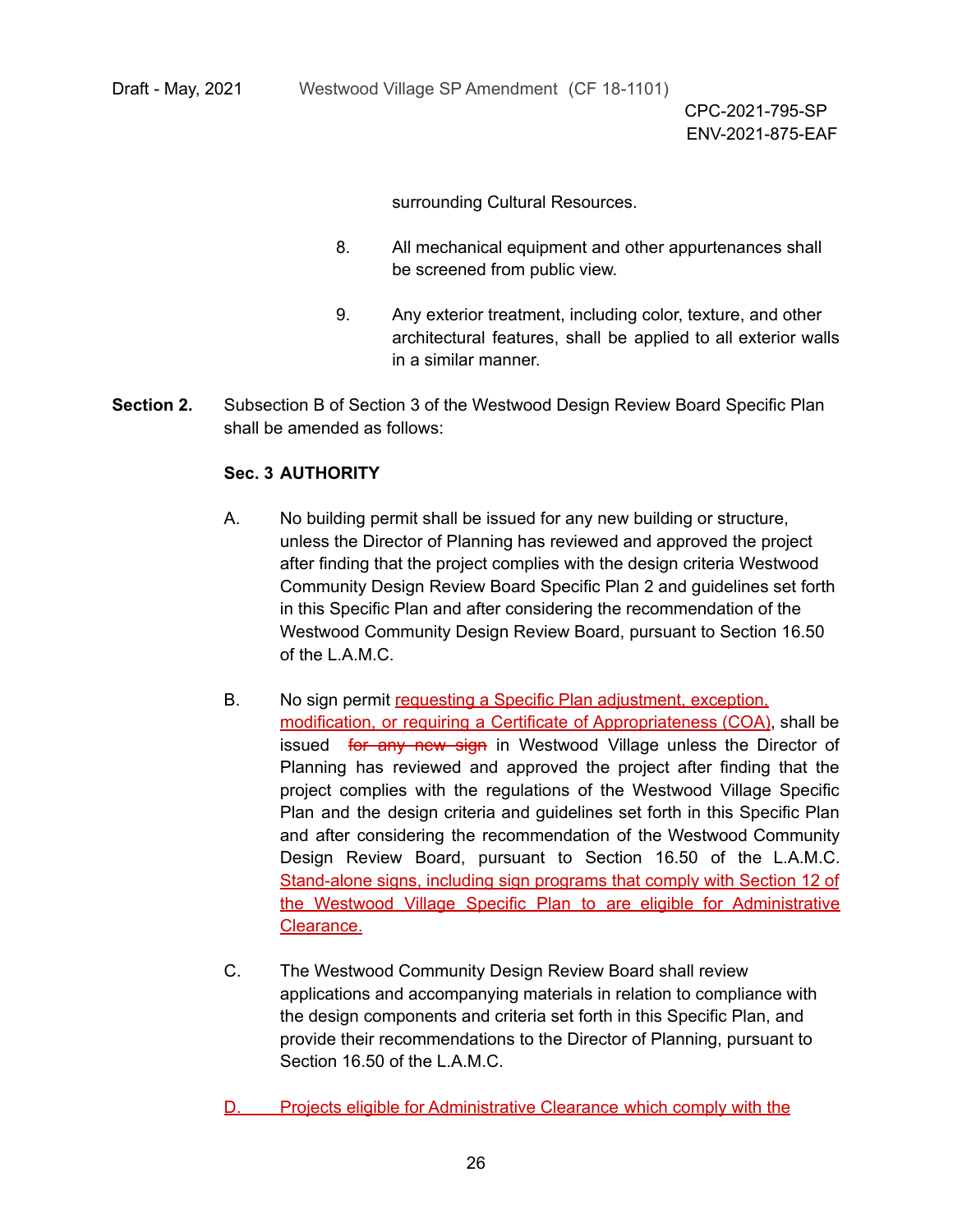Draft - May, 2021 Westwood Village SP Amendment (CF 18-1101)

CPC-2021-795-SP ENV-2021-875-EAF

applicable Specific Plan regulations shall be exempt from The Westwood Community Design Review Board process.

- **Section 3. SEVERABILITY.** If any portion, subsection, sentence, clause or phrase of this ordinance is for any reason held by a court of competent jurisdiction to be invalid, such a decision shall not affect the validity of the remaining portions of this ordinance. The City Council hereby declares that it would have passed this ordinance and each portion or subsection, sentence, clause and phrase herein, irrespective of the fact that any one or more portions, subsections, sentences, clauses or phrases be declared invalid.
- **Sec. .** The City Clerk shall certify that …(placeholder)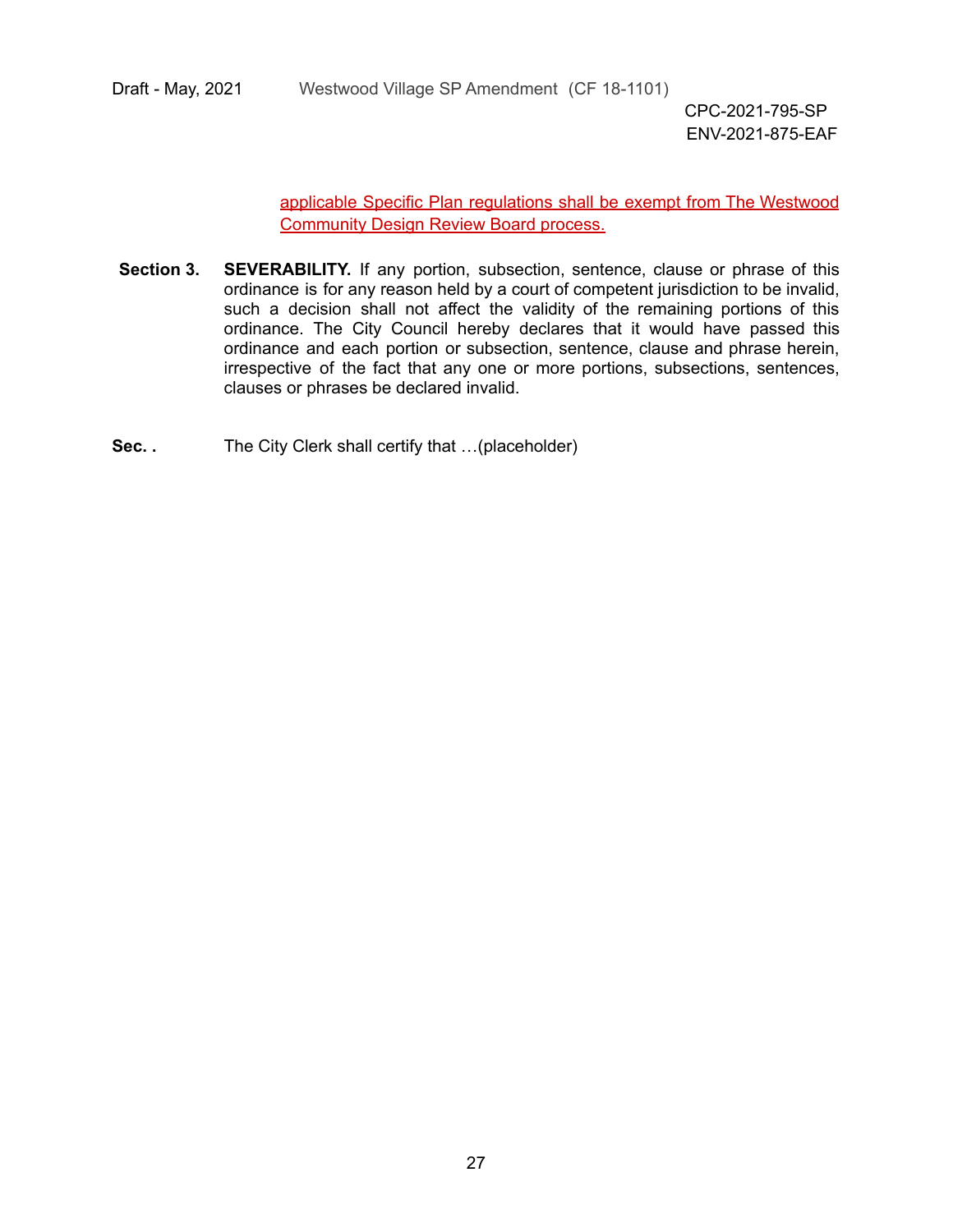# **APPENDIX A**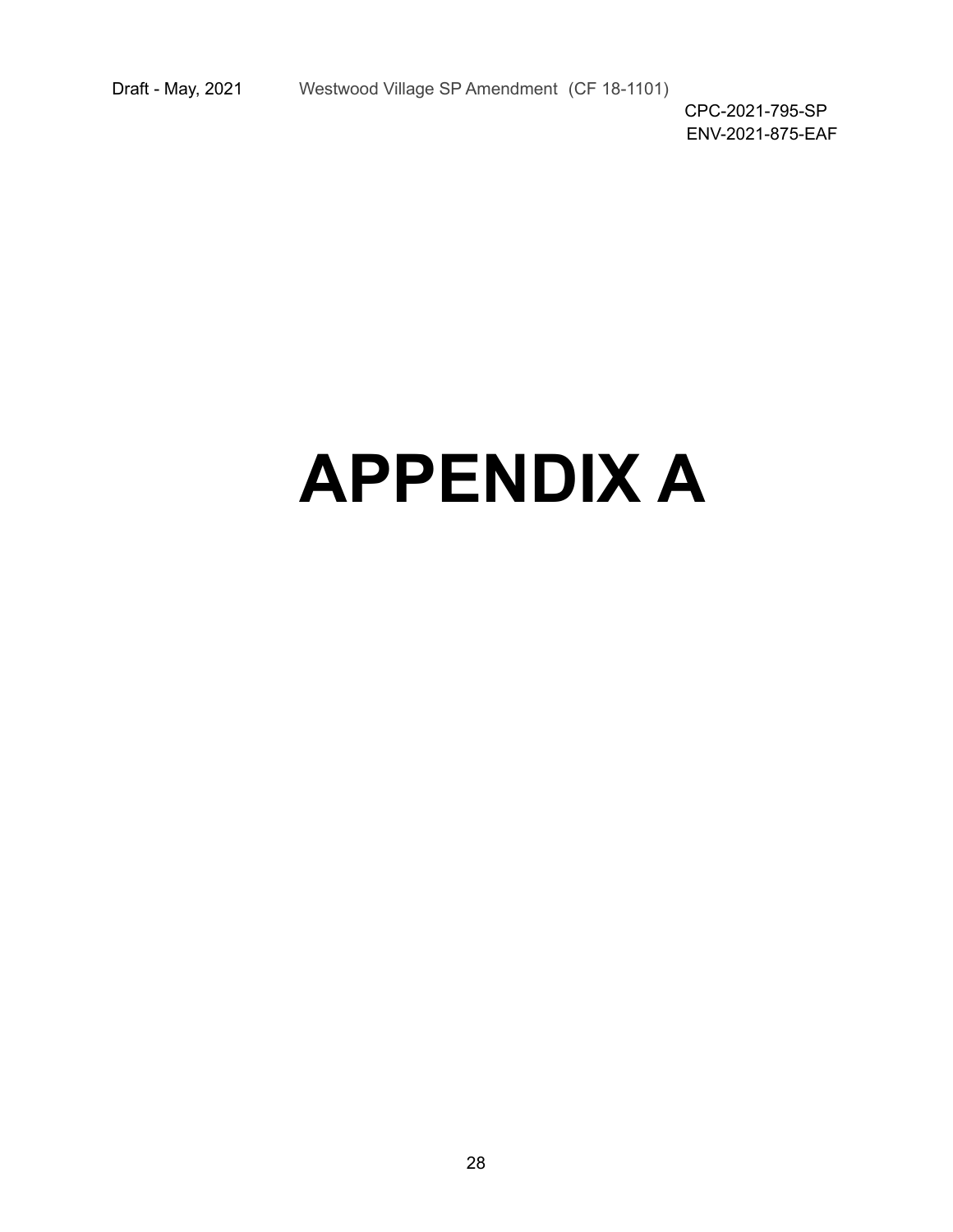# **Westwood Village Specific**



Village Center Subarea Specific Plan Area

# **Specific Plan Area Figure 1**

Not to scale  $\Lambda$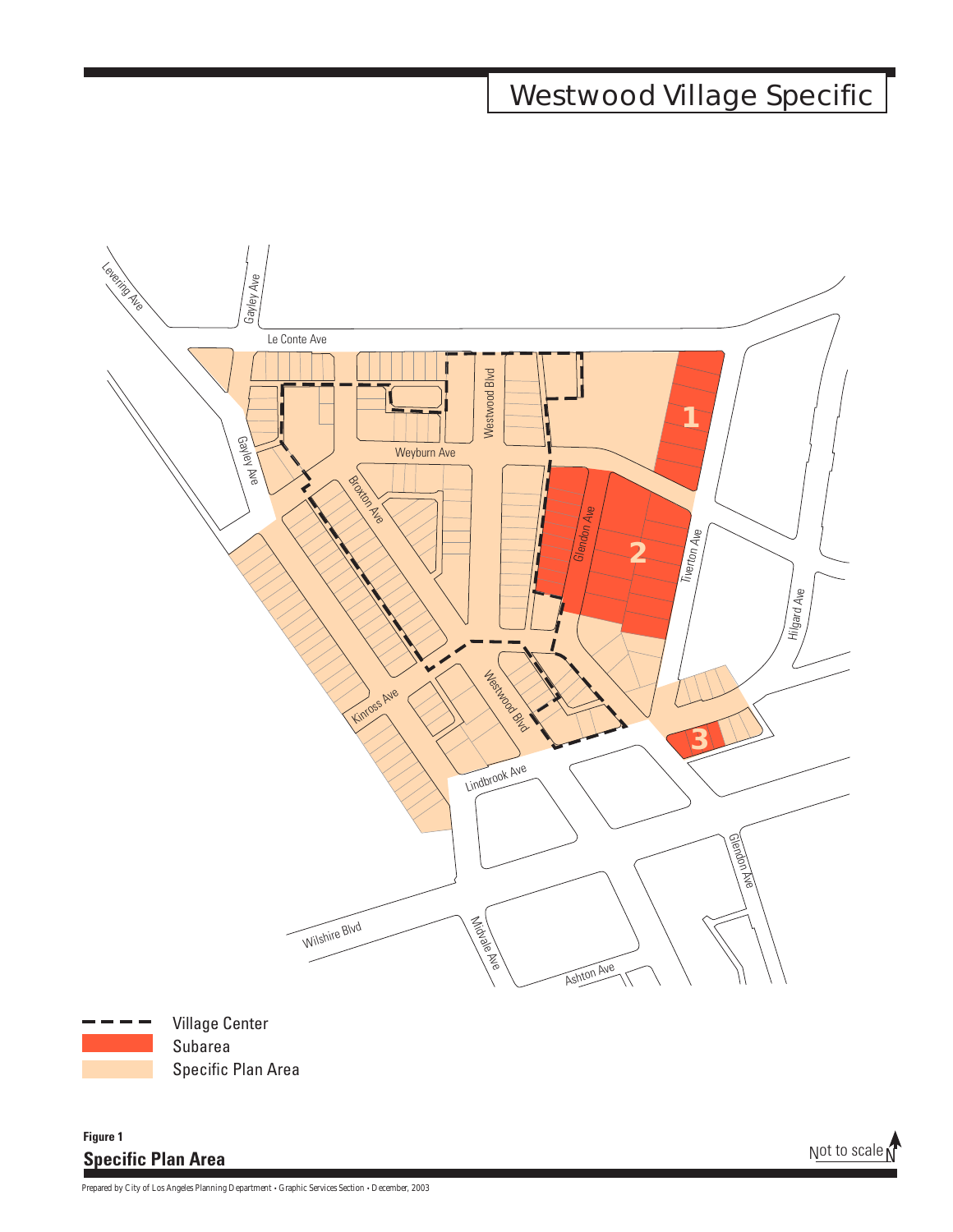# **Westwood Village Specific Plan**



Specific Plan Area